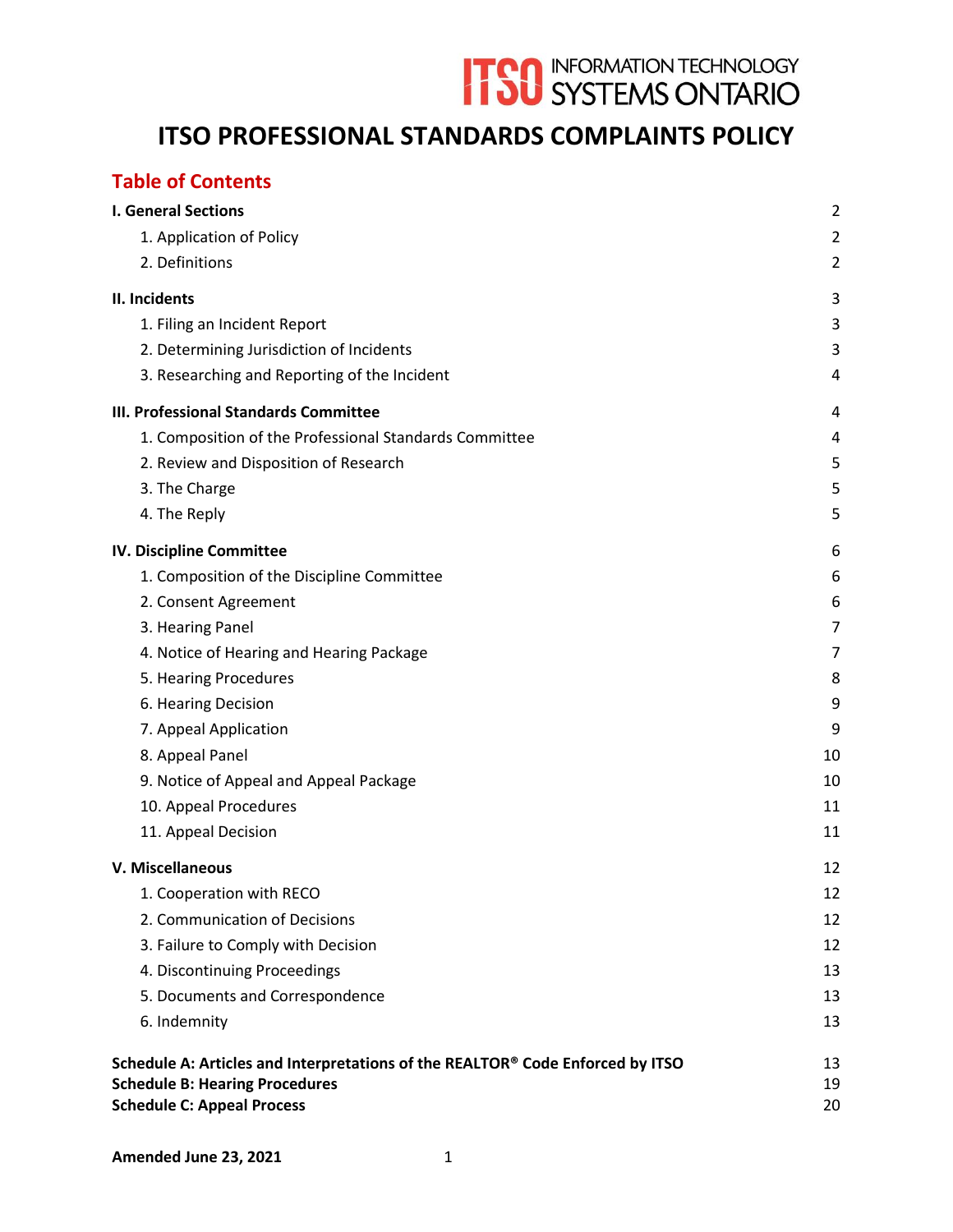# <span id="page-1-0"></span>**I. General Sections**

#### <span id="page-1-1"></span>**1. Application of Policy**

- a) This Policy applies to all users of the ITSO MLS<sup>®</sup> System including REALTORS<sup>®</sup> belonging to member associations and REALTORS® belonging to non-member associations who have agreed to the ITSO End User License Agreement (EULA).
- b) This Policy will set out the process followed in response to complaints about:
	- i. Breaches of the ITSO MLS® Rules; and
	- ii. Unethical conduct that may breach the REALTOR® Code or the REBBA Code.
- c) All Member Associations must either:
	- i. Forward Complainants to ITSO if they are contacted regarding an alleged breach of the REALTOR® Code, the REBBA Code, or the ITSO MLS® Rules other than the Basic MLS® Rules; or
	- ii. Handle incidents at their Association using the procedures substantially similar to the ones set out in this Policy.
- d) Regardless of whether Member Associations are forwarding Complainants to ITSO or handling complaints at their Association, all Member Associations must follow the procedures in their bylaws to address alleged breaches of the Basic MLS® Rules.

#### <span id="page-1-2"></span>**2. Definitions**

- a) "Appellant" means the Respondent once an Appeal Application has been filed.
- b) "Basic MLS® Rules" means sections 2.04, 2.05(c), 2.06(b), 2.06(d), 2.08, 2.14, 2.15, 2.16, 2.17, 2.20, 2.22, 3.02, 6.01, 6.02, 6.03, 6.04, 10.16(b), and 12.03 of the ITSO MLS® Rules.
- c) "Charge" means a written statement containing the specific allegations of misconduct of the Respondent.
- d) "Member Association" means all Associations participating in ITSO who have entered into the MLS® Services Agreement.
- e) "Complainant" means the person that files an incident report with ITSO.
- f) "in writing" means on paper or by email.
- g) "days" means business days, which excludes Saturdays, Sundays, and days which are statutory holidays in the Province of Ontario.
- h) "ITSO MLS® Rules" means the MLS® rules that Member Associations must follow pursuant to the MLS® Services Agreement.
- i) "Parties" means the Respondent and the Chair of the Professional Standards Committee, or another member of the Professional Standards Committee appointed by the Chair to represent the committee at a hearing.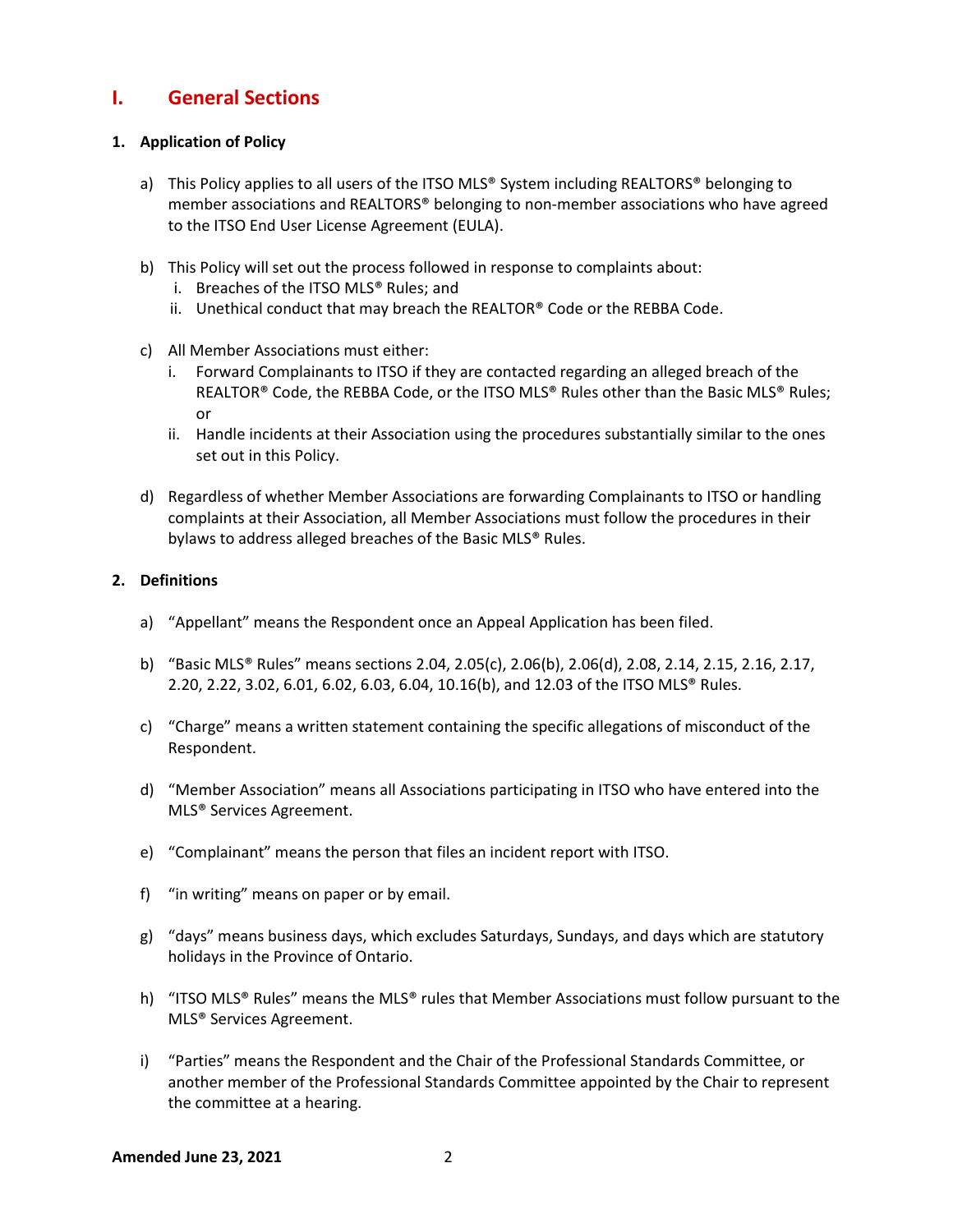- j) "Professional Standards Manager" means the person designated by ITSO to oversee execution of this Professional Standards Complaint Policy.
- k) "REBBA Code" means the code of ethics in regulation 580/05 under the Real Estate and Business Brokers Act 2002, S.O. 2002, c. 30, Sched. C (REBBA 2002) as amended from time to time and any successor legislation.
- l) "RECO" means the Real Estate Council of Ontario.
- m) "Reply" means the written statement of the Respondent filed in response to a Charge.
- n) "Respondent" means the person who is the subject of an incident report.
- o) "User" means a REALTOR® that belongs to a Member Association or a REALTOR® that belongs to a non-Member Association but is bound by this Policy as a result of using the ITSO MLS<sup>®</sup> System and agreeing to the ITSO EULA.

# <span id="page-2-0"></span>**II. Incidents**

#### <span id="page-2-1"></span>**1. Filing an Incident Report**

- a) An incident report may come from:
	- i. Any User;
	- ii. A member of the public;
	- iii. RECO; or
	- iv. A Member Association.
- b) Incident reports must be in writing and cannot be filed anonymously.
- c) All incident reports must include:
	- i. Sufficient detail about the nature of the incident and the timeline; and
	- ii. The Complainant's name and brokerage's name.
- d) Incident reports must be submitted to the Professional Standards Manager no more than 180 days following the date upon which the circumstances giving rise to the incident arose.

#### <span id="page-2-2"></span>**2. Determining Jurisdiction of Incidents**

- a) The Professional Standards Manager will review the incident report and all relevant facts to determine, in their sole discretion, whether the incident falls under the ITSO MLS® Rules not including the Basic MLS® Rules, the REALTOR® Code, or the REBBA Code.
- b) If the Professional Standards Manager determines that the incident does not fall under the ITSO MLS® Rules, not including the Basic MLS® Rules, or one of the Articles or Interpretations of the REALTOR® Code set out in Schedule A then they will:
	- i. Refer the Complainant to RECO if the incident involves an alleged breach of the REBBA Code;
	- ii. Refer the Complainant to the appropriate Member Association if the incident involves an alleged breach of the Basic MLS® Rules or a Member Association's bylaws; or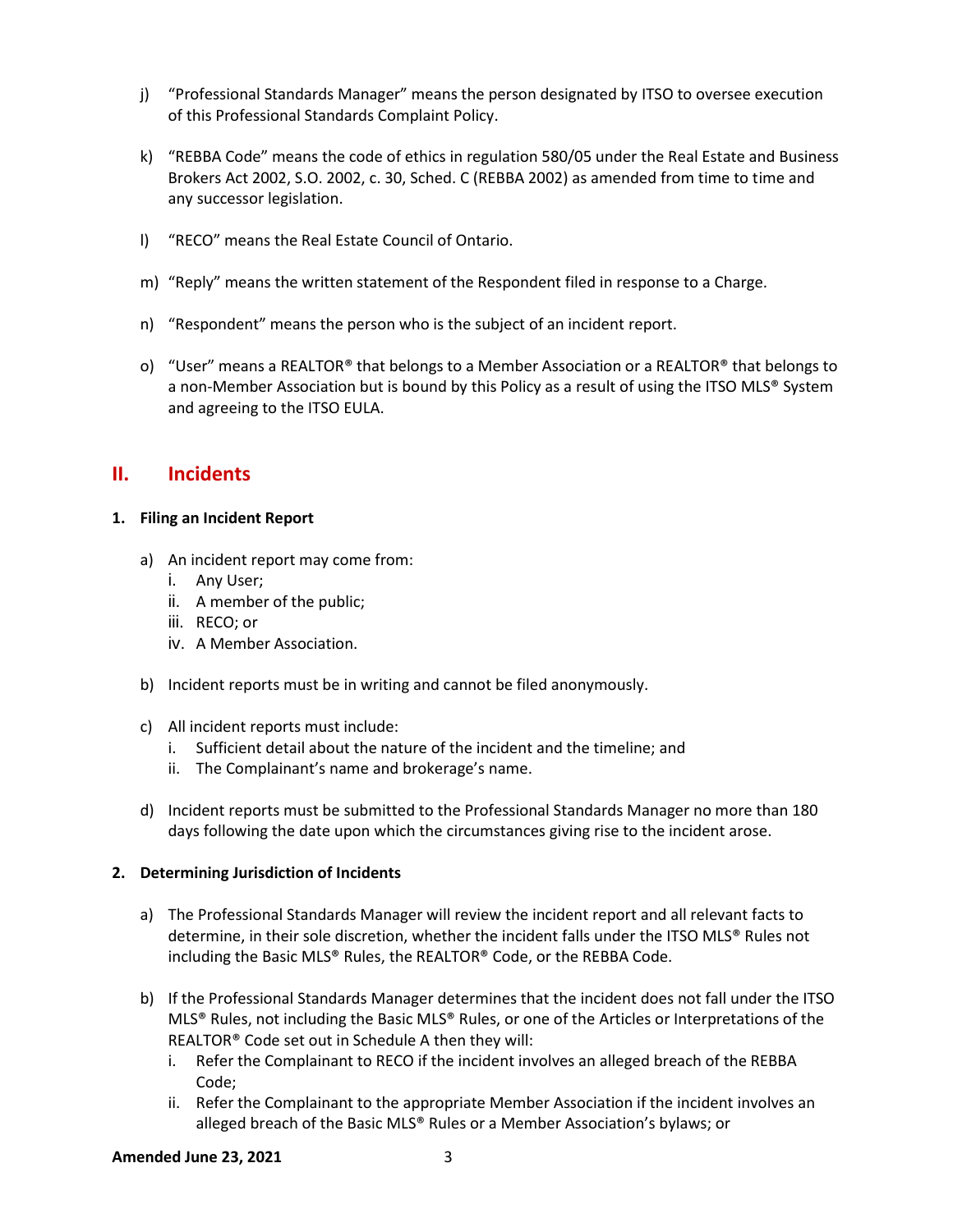- iii. Take no further action and close the file if there is no jurisdiction at all.
- c) If the Professional Standards Manager determines that the incident falls under the ITSO MLS® Rules other than the Basic MLS® Rules, or one of the Articles or Interpretations of the REALTOR® Code set out in Schedule A then the Professional Standards Manager will either:
	- i. Take the incident to the Professional Standards Committee for further consideration; or
	- ii. Refer the Complainant to RECO to address part of the complaint as well as take the incident to the Professional Standards Committee for further consideration.
- d) The Professional Standards Manager will notify the Complainant, the Respondent, and RECO, if applicable, of any decision made regarding jurisdiction within 5 days of making the decision. If the incident is being referred to the Professional Standards Committee then a copy of the incident report will be provided to the Respondent and to the Respondent's managing broker or broker of record.
- e) The decision of the Professional Standards Manager regarding how to proceed with an incident will be final and shall not be subject to review or appeal.

#### <span id="page-3-0"></span>**3. Researching and Reporting of the Incident**

- a) If the incident is being referred to the Professional Standards Committee, the Professional Standards Manager will work with the Chair of the Professional Standards Committee, or another committee member appointed by the Chair of the Professional Standards Committee, to research the incident and prepare a report for the Professional Standards Committee.
- b) In the process of carrying out this research, the Professional Standards Manager and Professional Standards Committee shall have the power to require any Member Association or User to produce, subject to any legal objection, all records, documents and writings or other things within the possession of the Member Association or User that may be required as part of the Research.
- c) If a User fails or refuses to produce the information requested when an incident is being researched, such failure or refusal shall be deemed to be a breach of this Policy as well as a breach of Articles 17 and 23 of the REALTOR® Code and will be dealt with by the Professional Standards Committee.
- d) Upon completion of the research, the Professional Standards Manager shall file a written report with the chair of the Professional Standards Committee, which will include copies of all records, documents, or writings obtained in the course of the research including information regarding any past ITSO MLS® Rule breaches and penalties issued, if any, within the year preceding the date of the incident report.

# <span id="page-3-1"></span>**III. Professional Standards Committee**

#### <span id="page-3-2"></span>**1. Composition of the Professional Standards Committee**

a) The Professional Standards Committee shall consist of 15 to 20 Users from at least 5 different Member Associations.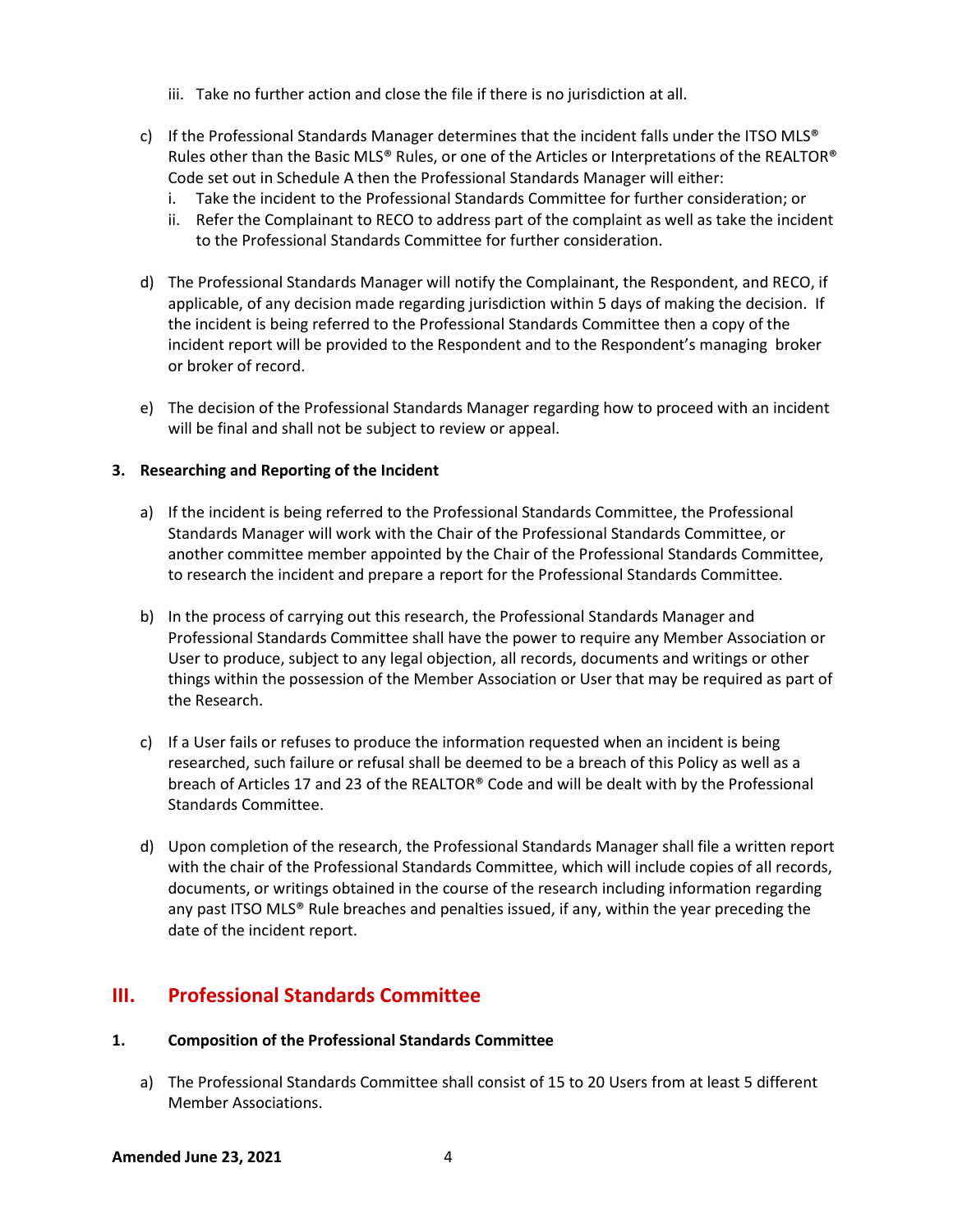- b) All committee members must have belonged to a Member Association for at least 5 years.
- c) At least 1 member of the Professional Standards Committee shall be on the ITSO board of directors, who will be the Chair of the committee.
- d) All committee members must complete the training sessions required by ITSO.

#### <span id="page-4-0"></span>**2. Review and Disposition of Research**

- a) The Professional Standards Committee shall review the report from the Professional Standards Manager and shall determine whether the information contained in the report shows sufficient evidence to support a Charge.
- b) If the Professional Standards Committee determines that there is not sufficient evidence to support a Charge it shall take no further action in respect of the incident and close the file.
- c) All decisions of the Professional Standards Committee whether or not to proceed with an incident shall be made in its sole and absolute discretion of the committee and shall not be subject to review or appeal.
- d) The Professional Standards Committee may decide, in its sole and absolute discretion, not to proceed with an incident at any time after receiving a report, even if the incident has already proceeded to a Charge, and such decision shall not be subject to review or appeal.
- e) Where the Professional Standards Committee feels an incident report was frivolous and completely without merit they may conclude the filing of that incident report was conduct unbecoming of a REALTOR®, which is then grounds for an incident report against the Complainant under Article 21 of the REALTOR® Code.

#### <span id="page-4-1"></span>**3. The Charge**

- a) If the Professional Standards Committee determines there is sufficient evidence in the report to support a Charge, the Charge will be prepared by the Professional Standards Manager.
- b) The Charge will set out:
	- i. The specific misconduct or omission which the Respondent is alleged to have done or omitted to do; and
	- ii. The relevant Articles and/or Interpretations of the REALTOR® Code and/or ITSO MLS® Rules.
- c) The Professional Standards Manager will deliver the Charge to the Respondent within 10 days of the Professional Standard Committee's decision to proceed.

#### <span id="page-4-2"></span>**4. The Reply**

- a) Upon receiving the Charge, the Respondent may choose to either:
	- i. Admit to the facts set out in the Charge and enter into a Consent Agreement; or
	- ii. File a Reply.
- b) The Respondent must respond to the Professional Standards Manager within 10 days of receiving the Charge.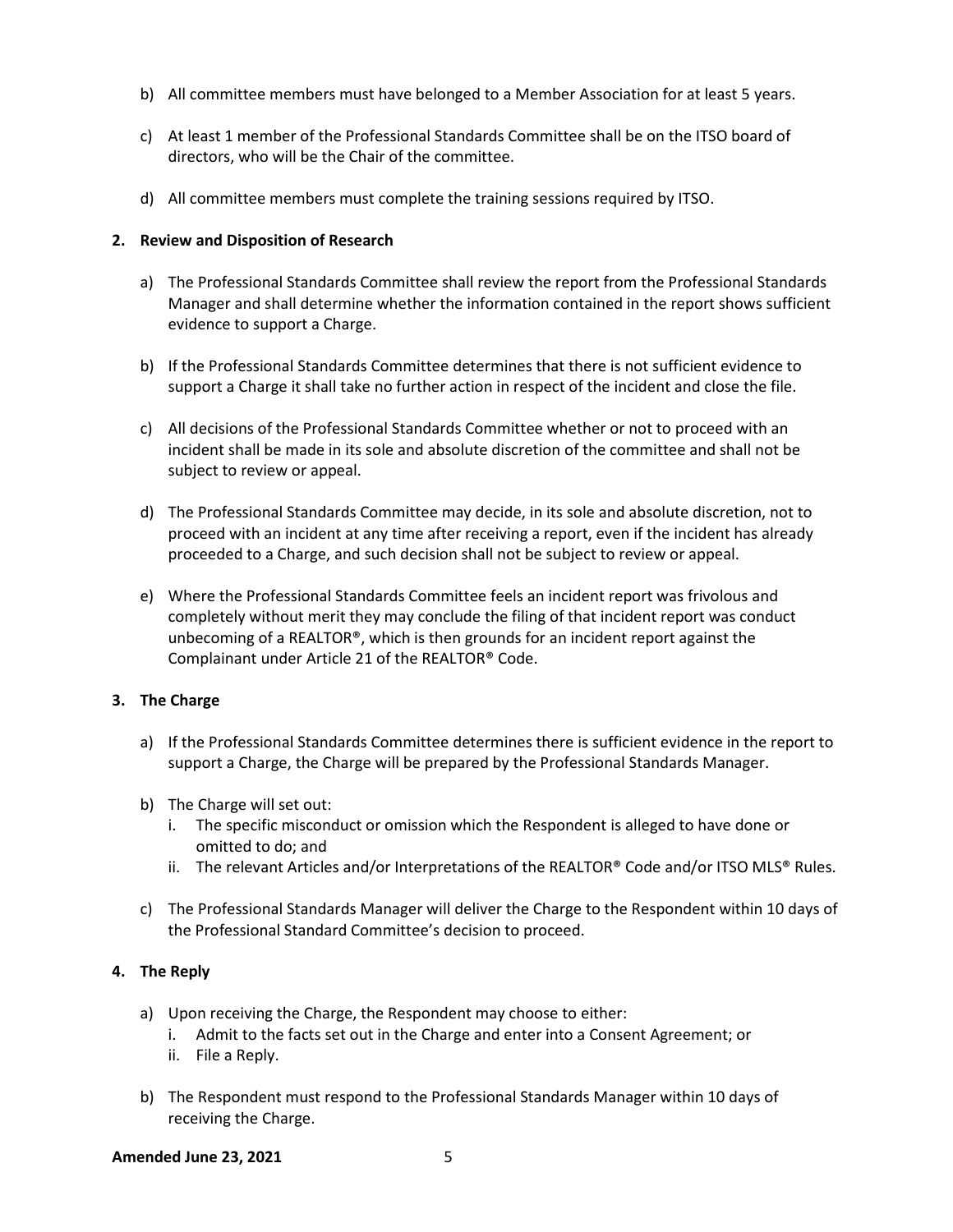- c) A Reply must be in writing, signed by the Respondent, and include:
	- i. A statement of those allegations in the Charge which are admitted, those which are denied, and those of which the Respondent has no knowledge; and
	- ii. An explanation of the facts relied on by the Respondent to support the Reply.
- d) If the Respondent files a Reply, the Professional Standards Committee will review the Reply and decide to either:
	- i. Take no further action and close the file; or
	- ii. Refer the matter to the Discipline Committee for a hearing.
- e) If the matter is referred to the Discipline Committee, the Professional Standards Manager will prepare a referral document for the Hearing Panel and send it to the Chair of the Discipline Committee, which will include:
	- i. The incident report;
	- ii. The Charge; and
	- iii. The Reply if there is one.
- f) Failure of the Respondent to respond to the Charge within the 10 day period shall not prevent the Professional Standards Committee from continuing with the process and deciding whether or not to refer the matter to the Discipline Committee. If the matter proceeds to a hearing, such failure of the Respondent shall not prevent the Hearing Panel from proceeding with the matter and shall also not prevent the Respondent from attending and presenting their case at the hearing.
- g) Decisions of the Professional Standards Committee shall not be subject to review or appeal.

# <span id="page-5-0"></span>**IV. Discipline Committee**

#### <span id="page-5-1"></span>**1. Composition of the Discipline Committee**

- a) The Discipline Committee shall consist of 15 to 20 Users from at least 5 different Member Associations.
- b) All committee members must have:
	- i. Belonged to a Member Association for at least 5 years;
	- ii. Served on a professional standards committee for at least 2 years either at ITSO or at a Member Association; and
	- iii. Are not currently a member of the ITSO Professional Standards Committee.
- c) At least 3 members of the Discipline Committee must be on the ITSO board of directors, one of which will be appointed the Chair.
- d) All committee members must complete the training sessions required by ITSO.

#### <span id="page-5-2"></span>**2. Consent Agreement**

a) If the Respondent has admitted to the facts in the Charge and agreed to enter into a Consent Agreement, the Professional Standards Manager will prepare the agreement.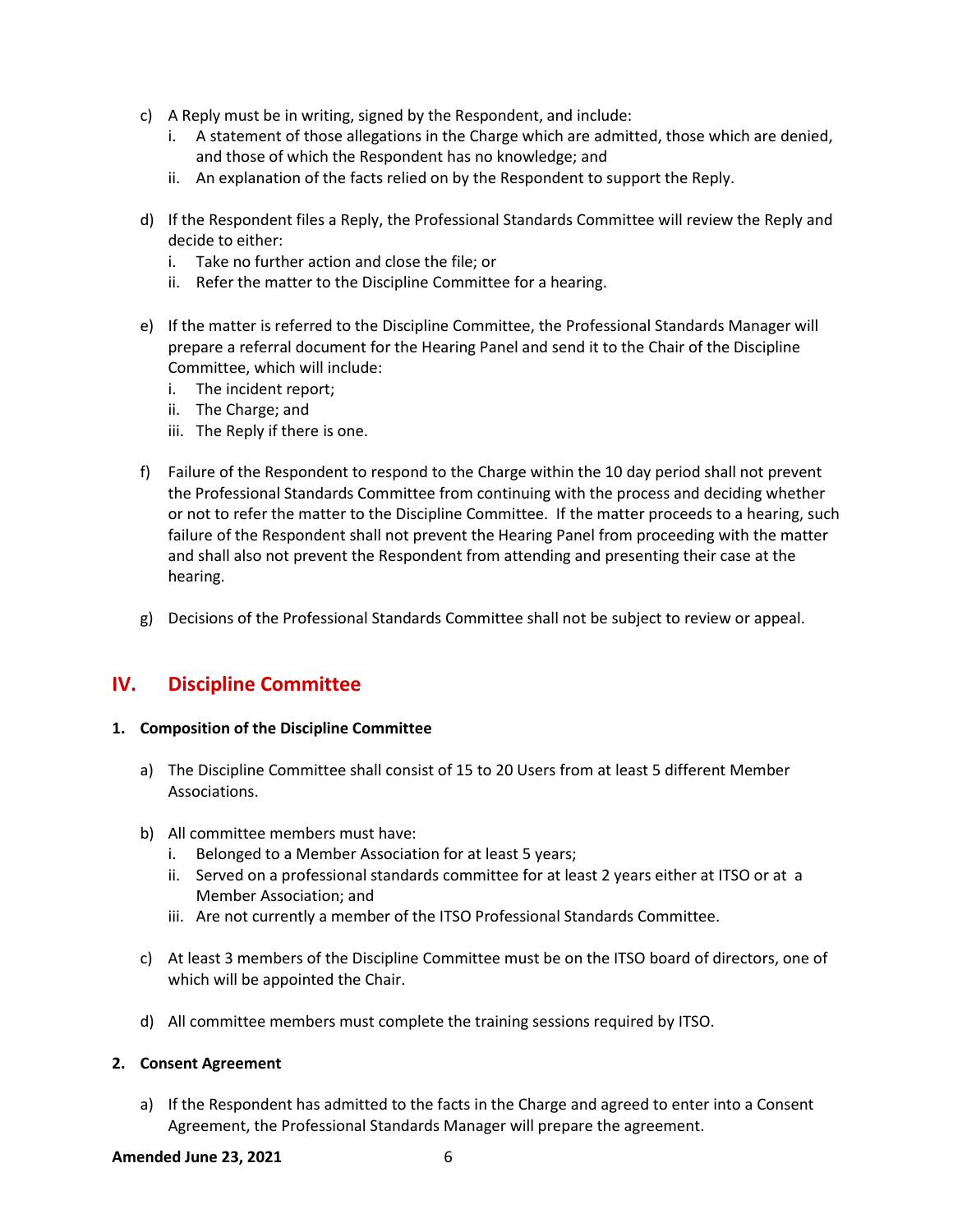- b) For breaches of the ITSO MLS® Rules, the Consent Agreement will set out a fine determined as follows:
	- i. \$250 per Rule for first offense;
	- ii. \$500 per Rule for a second breach of the same Rule within a 12 month period;
	- iii. \$750 per Rule for a third breach of the same Rule within a 12 month period, etc.
- c) For breaches of the REALTOR® Code, the Discipline Committee, or a subset of the Discipline Committee appointed by the Chair of the Discipline Committee, will determine the appropriate penalty to be set out in the Consent Agreement, which can be one or more of the following:
	- i. A reprimand;
	- ii. A fine of no more than \$40,000;
	- iii. A suspension of the services provided by ITSO;
	- iv. A permanent ban from services provided by ITSO;
	- v. An order to complete educational courses; or
	- vi. Any other penalty that the Discipline Committee deems reasonable.
- d) The Consent Agreement will be provided to the Respondent for execution within 10 days of the penalty being determined by the Discipline Committee.

#### <span id="page-6-0"></span>**3. Hearing Panel**

- a) If the Professional Standards Committee refers a matter to the Discipline Committee for a hearing then the Chair of the Discipline Committee shall appoint a Hearing Panel.
- b) The Hearing Panel will consist of 3 members of the Discipline Committee, one of which will be appointed the Hearing Panel Chair.
- c) The committee members on the Hearing Panel must not:
	- i. Have participated in any discussions regarding the incident prior to the hearing;
	- ii. Be related to the Respondent or any officer, director, shareholder, partner, or employee of the Respondent through blood, marriage, common law partnership, or adoption;
	- iii. Belong to the same brokerage as the Respondent; or
	- iv. Be involved in any other circumstance that could give rise to a reasonable apprehension of bias.

#### <span id="page-6-1"></span>**4. Notice of Hearing and Hearing Package**

- a) The Professional Standards Manager will coordinate with the Hearing Panel Chair to determine a date for the hearing.
- b) The Professional Standards Manager will prepare the Notice of Hearing and provide it to the Parties at least 30 days prior to the date of the hearing.
- c) The Notice of Hearing will include:
	- i. The date and time of the hearing;
	- ii. The location of the hearing;
	- iii. The names of the people sitting on the Hearing Panel;
	- iv. The Charge;
	- v. The Reply if there is one; and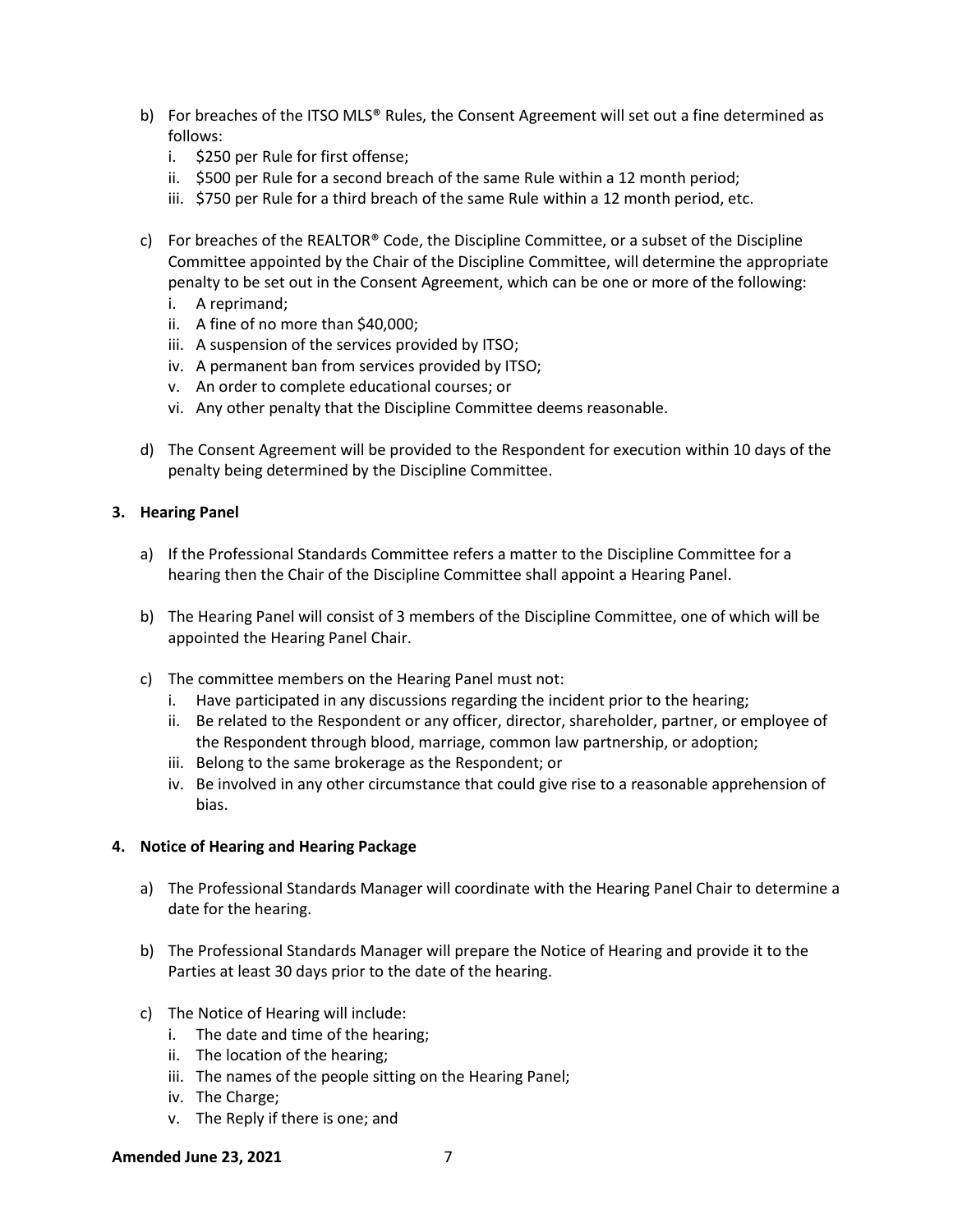- vi. Copies of relevant policies and procedures or links to where they may be found.
- d) The Respondent may object to the composition of the Hearing Panel within 5 days of receiving the Notice of Hearing. The objection must be provided to the Professional Standards Manager in writing and provide reasons for the objection. The Professional Standards Manager will coordinate with the Discipline Committee Chair, who will have the right to:
	- i. Accept the objection;
	- ii. Reject the objection; or
	- iii. Appoint another committee member to the Hearing Panel.
- e) The Respondent may request a postponement of hearing due to:
	- i. Illness, incapacity, or inability of the Respondent to attend on the date set for some reasonable cause beyond the control of the Respondent;
	- ii. Inability of an essential witness to attend on the date set;
	- iii. Some other reasonable factor which would prevent the Respondent from presenting its case fully and completely.
- f) If the Respondent wishes to seek a postponement they must notify the Professional Standards Manager as soon as possible, who will take the request to the Hearing Panel Chair. The Hearing Panel Chair will decide whether or not to set a new date.
- g) The Parties will have 10 days after receiving the Notice of Hearing to provide documentary evidence and the names of any witnesses they plan to call to the Professional Standards Manager to include in the Hearing Package. All documentary evidence the Parties plan to introduce at the hearing must be provided during this 10 day period.
- h) The Hearing Package will include the Notice of Hearing, the names of witnesses, and all evidence provided by the Parties.
- i) The Professional Standards Manager will provide the Hearing Package to the Parties and to the Discipline Hearing Panel at least 7 days prior to the hearing.

#### <span id="page-7-0"></span>**5. Hearing Procedures**

- a) The Parties may be represented at the hearing. If either Party will be represented by a lawyer they must notify the Professional Standards Manager at least 5 days prior to the hearing, which will be communicated to the other Party and to the Hearing Panel.
- b) The Hearing Panel may also have a lawyer at the hearing to advise them on legal matters or procedure only. The Hearing Panel lawyer will not be permitted to participate in the deliberations or decision making process.
- c) Hearings may be held in person or electronically.
- d) The Parties and their witnesses may testify to provide oral evidence in addition to relying on the evidence in the Hearing Package.
- e) The Hearing Panel will follow the procedures set out in Schedule B of this Policy.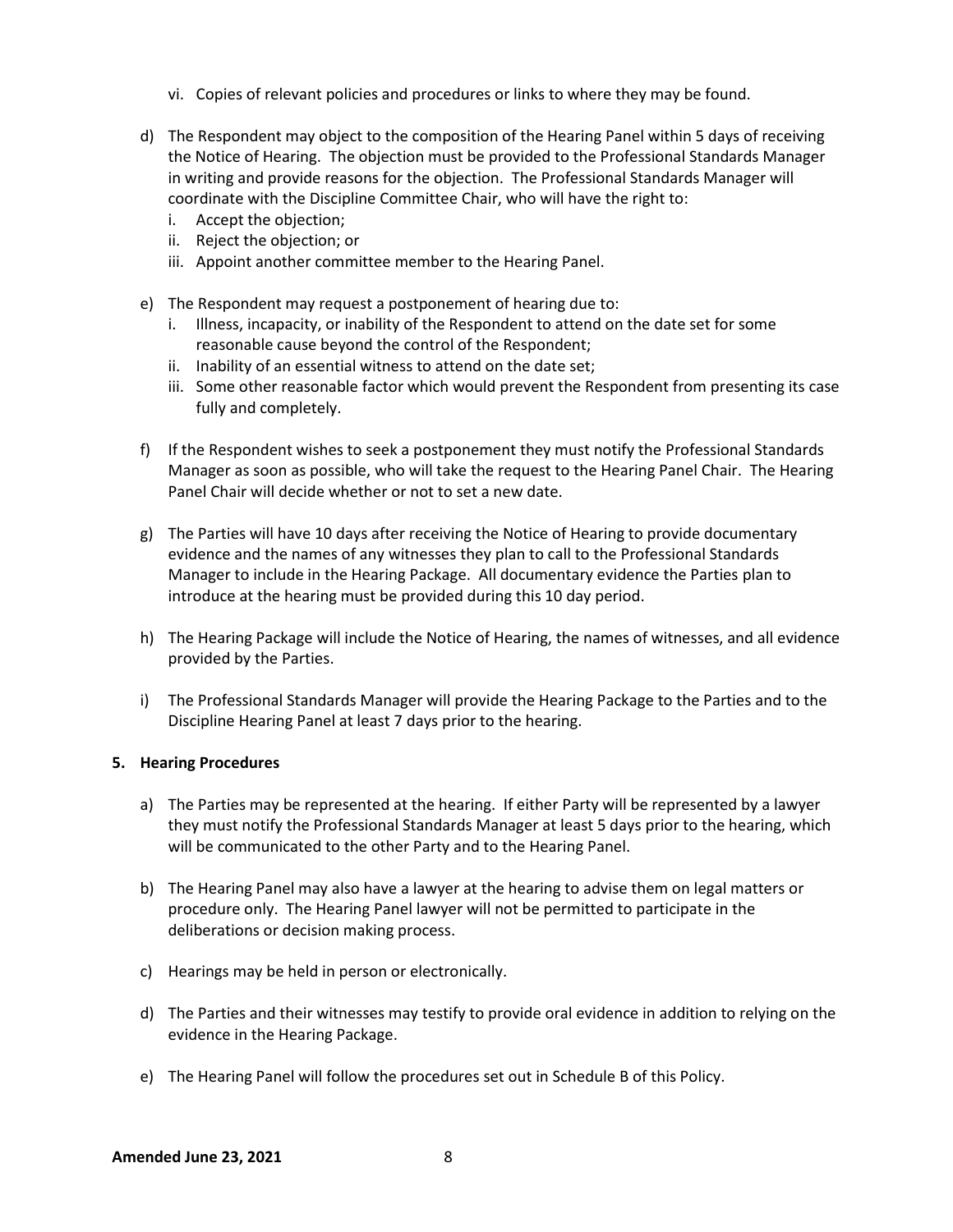f) Failure of the Respondent to attend the hearing shall not prevent the Hearing Panel from holding the hearing and making a determination on the matter.

#### <span id="page-8-0"></span>**6. Hearing Decision**

- a) At the conclusion of the hearing the Hearing Panel will deliberate to arrive at a decision. If there is not a majority decision from the Hearing Panel the decision of the Chair of the Hearing Panel shall govern.
- b) The Hearing Panel may decide:
	- i. The evidence does not support a breach of the REALTOR® Code or the ITSO MLS® Rules and therefore the file should be closed;
	- ii. Additional information is required and the matter should be remitted back to the Professional Standards Committee for reconsideration;
	- iii. The evidence supports a breach of the REALTOR® Code and/or the ITSO MLS® Rules.
- c) If the Hearing Panel decides there is a breach of the REALTOR® Code and/or the ITSO MLS® Rules they can choose from the following penalties:
	- i. A reprimand;
	- ii. A fine of no more than \$40,000;
	- iii. A suspension of the services provided by ITSO;
	- iv. A permanent ban from services provided by ITSO;
	- v. An order to successfully complete educational courses;
	- vi. An order to pay the costs of the hearing;
	- vii. Any other penalty that the Hearing Panel deems reasonable.
- d) The Professional Standards Manager will provide the Hearing Panel decision to the Respondent as soon as reasonably possible after the hearing, which will:
	- i. Be in writing;
	- ii. Signed by the Hearing Panel Chair;
	- iii. Contain the reasons for the decision; and
	- iv. Specify the penalties and fees imposed if any.
- e) The decision of the Hearing Panel shall be binding upon the Respondent and shall be considered effective as of the date of the decision unless otherwise set out in the decision.

#### <span id="page-8-1"></span>**7. Appeal Application**

- a) The Respondent may choose to appeal the Hearing Panel decision, after which they will be referred to as the Appellant.
- b) The only acceptable grounds for appeal are:
	- i. That the ITSO MLS® Rules or REALTOR® Code were interpreted and applied incorrectly;
	- ii. That the penalties imposed by the Hearing Panel were inappropriate; or
	- iii. That there was a lack of procedural fairness.
- c) The Appellant must file the Appeal Application with the Professional Standards Manager within 10 days of receiving the Hearing Panel's decision.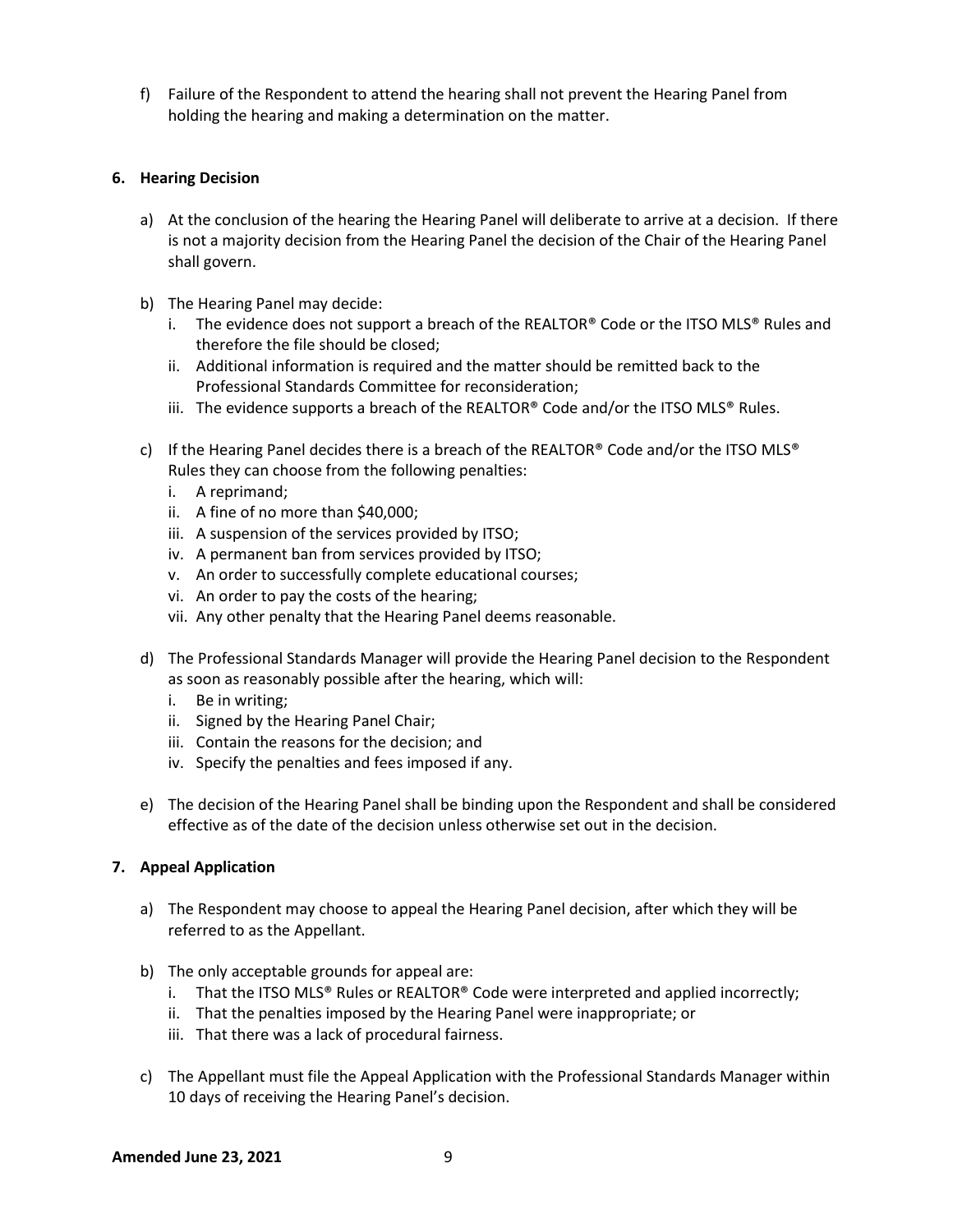- d) The Appeal Application must be in writing and include:
	- i. The grounds on which they are appealing the Hearing Panel decision;
	- ii. A brief explanation of why they are appealing; and
	- iii. A filing fee determined by ITSO.
- e) The decision of the Hearing Panel will be stayed pending the appeal.

#### <span id="page-9-0"></span>**8. Appeal Panel**

- a) The Chair of the Discipline Committee shall appoint an Appeal Panel consisting of 3 members of the Discipline Committee, one of which must be a director of ITSO. If there are no ITSO directors that are impartial and meet the requirements set out below, then the Chair of the Discipline Committee may appoint another committee member instead of an ITSO director.
- b) The committee members on the Appeal Panel must not:
	- i. Have sat on the Hearing Panel of the original hearing or have any knowledge of the proceedings up to this point;
	- ii. Be related to the Respondent or any officer, director, shareholder, partner, or employee of the Respondent through blood, marriage, common law partnership, or adoption;
	- iii. Belong to the same brokerage as the Appellant; or
	- iv. Be involved in any other circumstance that could give rise to a reasonable apprehension of bias.
- c) The Discipline Committee Chair will appoint an Appeal Panel Chair.

#### <span id="page-9-1"></span>**9. Notice of Appeal and Appeal Package**

- a) The Professional Standards Manager will coordinate with the Appeal Panel Chair to determine a date for the appeal hearing.
- b) The Professional Standards Manager will prepare the Notice of Appeal and provide it to the Appellant at least 30 days prior to the date of the appeal hearing.
- c) The Notice of Appeal will include:
	- i. The date and time of the appeal hearing;
	- ii. The location of the appeal hearing;
	- iii. The names of the people on the Appeal Panel; and
	- iv. Copies of relevant policies and procedures or links to where they may be found.
- d) The Appellant may object to the composition of the Appeal Panel within 5 days of receiving the Notice of Appeal. The objection must be provided to the Professional Standards Manager in writing and provide reasons for the objection. The Professional Standards Manager will coordinate with the Discipline Committee Chair, who will have the right to:
	- i. Accept the objection;
	- ii. Reject the objection;
	- iii. Appoint another committee member to the Appeal Panel.
- e) The Appellant may request a postponement of appeal hearing due to:
	- i. Illness, incapacity or inability of the Appellant to attend on the date set for some reasonable cause beyond the control of the Appellant;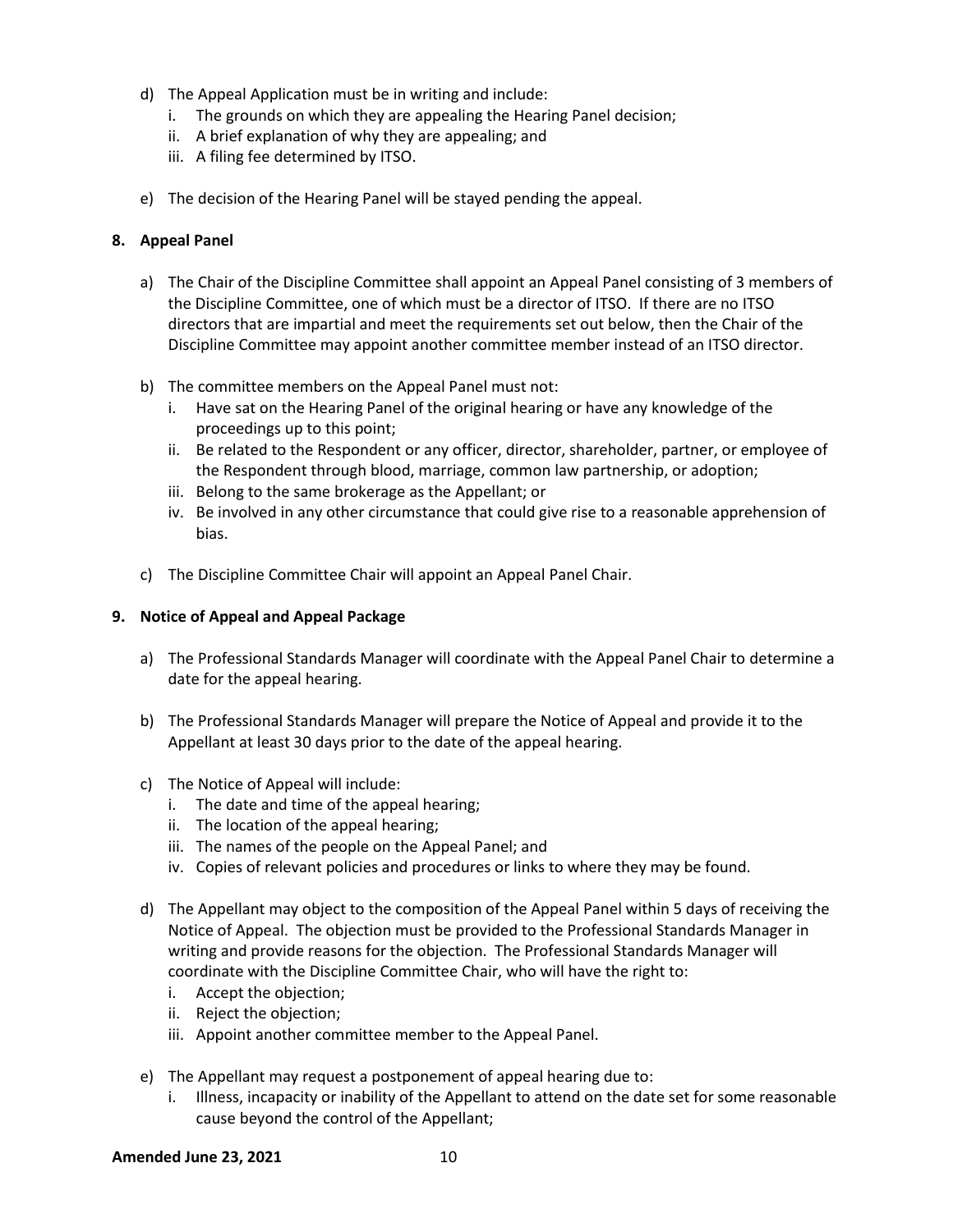- ii. Some other reasonable factor which would prevent the Appellant from presenting its case fully and completely.
- f) If the Appellant wishes to seek a postponement they must notify the Professional Standards Manager as soon as possible, who will take the request to the Appeal Panel Chair. The Appeal Panel Chair will decide whether or not to set a new date.
- g) The Professional Standards Manager will prepare an Appeal Package, which will include:
	- i. The Notice of Appeal;
	- ii. The Hearing Panel decision;
	- iii. The Appeal Application;
	- iv. The Hearing Package;
	- v. A transcript from the hearing.
- h) The Professional Standards Manager will provide the Appeal Package to the Respondent and to the Appeal Panel at least 7 days prior to the Appeal Hearing.

#### <span id="page-10-0"></span>**10. Appeal Procedures**

- a) The Appellant may be represented at the Appeal. If the Appellant will be represented by a lawyer they must notify the Professional Standards Manager at least 5 days prior to the appeal hearing, which will be communicated to the Appeal Panel.
- b) The Appeal Panel may also have a lawyer at the appeal hearing to advise them on legal matters or procedure only. The Appeal Panel lawyer will not be permitted to participate in the deliberations or decision making process.
- c) The appeal hearing may be conducted in person or electronically.
- d) The Appeal Panel will follow the procedures set out in Schedule C of this Policy.
- e) No new evidence may be introduced at the appeal hearing.
- f) If the Appellant does not attend the appeal hearing, the appeal will be dismissed and there will be no further right to appeal.

#### <span id="page-10-1"></span>**11. Appeal Decision**

- a) At the conclusion of the appeal hearing the Appeal Panel will deliberate to arrive at a decision. If there is not a majority decision from the Appeal Panel the decision of the Chair of the Appeal Panel shall govern.
- b) The Appeal Panel may decide to:
	- i. Dismiss the appeal and uphold the Hearing Panel decision;
	- ii. Grant the appeal and close the file;
	- iii. Amend the decision of the Hearing Panel as the Appeal Panel deems appropriate;
	- iv. Remit the matter back to the Discipline Committee for a new hearing in whole or in part, and at their discretion by a differently constituted Hearing Panel;
	- v. Impose any penalties that were available to the Hearing Panel;
	- vi. Order the Appellant to pay the costs of the appeal.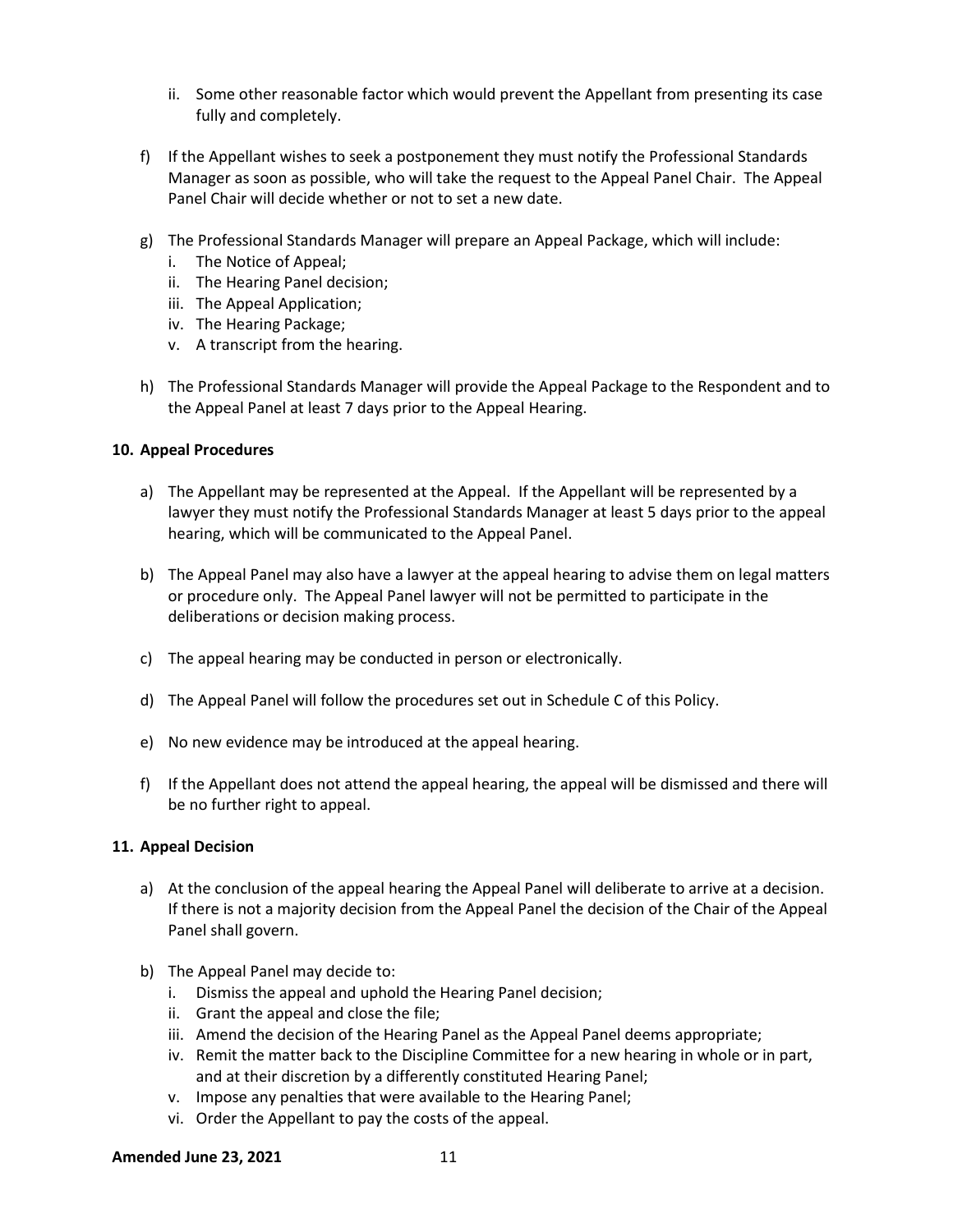- c) The Professional Standards Manager will provide the Appeal Panel decision to the Appellant as soon as reasonably possible after the appeal hearing, which will:
	- i. Be in writing;
	- ii. Signed by the Appeal Panel Chair;
	- iii. Contain the reasons for the decision; and
	- iv. Specify the penalties and fees imposed if any.
- d) The decision of the Appeal Panel shall be final and binding upon the Appellant and shall be considered effective as of the date of the decision unless otherwise set out in the decision.

# <span id="page-11-0"></span>**V. Miscellaneous**

#### <span id="page-11-1"></span>**1. Cooperation with RECO**

- a) The Professional Standards Committee and Discipline Committee will cooperate with any requests from RECO, which may involve:
	- i. Deferring the investigation and/or discipline process until after RECO has dealt with the incident; and
	- ii. Providing RECO with copies of any materials collected by the Professional Standards Manager, the Professional Standards Committee, and the Discipline Committee.
- b) All communication with RECO regarding such requests will go through the Professional Standards Manager.
- c) The Professional Standards Manager will notify the Complainant and the Respondent if the matter is deferred at the request of RECO within 5 days of receiving the request from RECO.

#### <span id="page-11-2"></span>**2. Communication of Decisions**

- a) The Professional Standards Manager will send the Respondent's managing broker or broker of record a copy of the decision from a Hearing Panel and Appeal Panel if there is an appeal.
- b) The Professional Standards Manager will notify a Member Association if a Hearing Panel or Appeal Panel issues a decision involving a User that belongs to their Association.
- c) If a Member Association is handling incidents at their Association then they must communicate the outcome of those incidents to ITSO.
- d) The decisions of Hearing Panels and Appeal Panels may be communicated to all Users. Such communication will not take place until the Appeal is finished, if there is one, or the window for filing an appeal application has closed.

#### <span id="page-11-3"></span>**3. Failure to Comply with Decision**

a) If a User fails to comply with the decision of a Hearing Panel or an Appeal Panel the ITSO board of directors may, without any further proceedings, suspend all ITSO services or permanently ban the User from accessing ITSO services.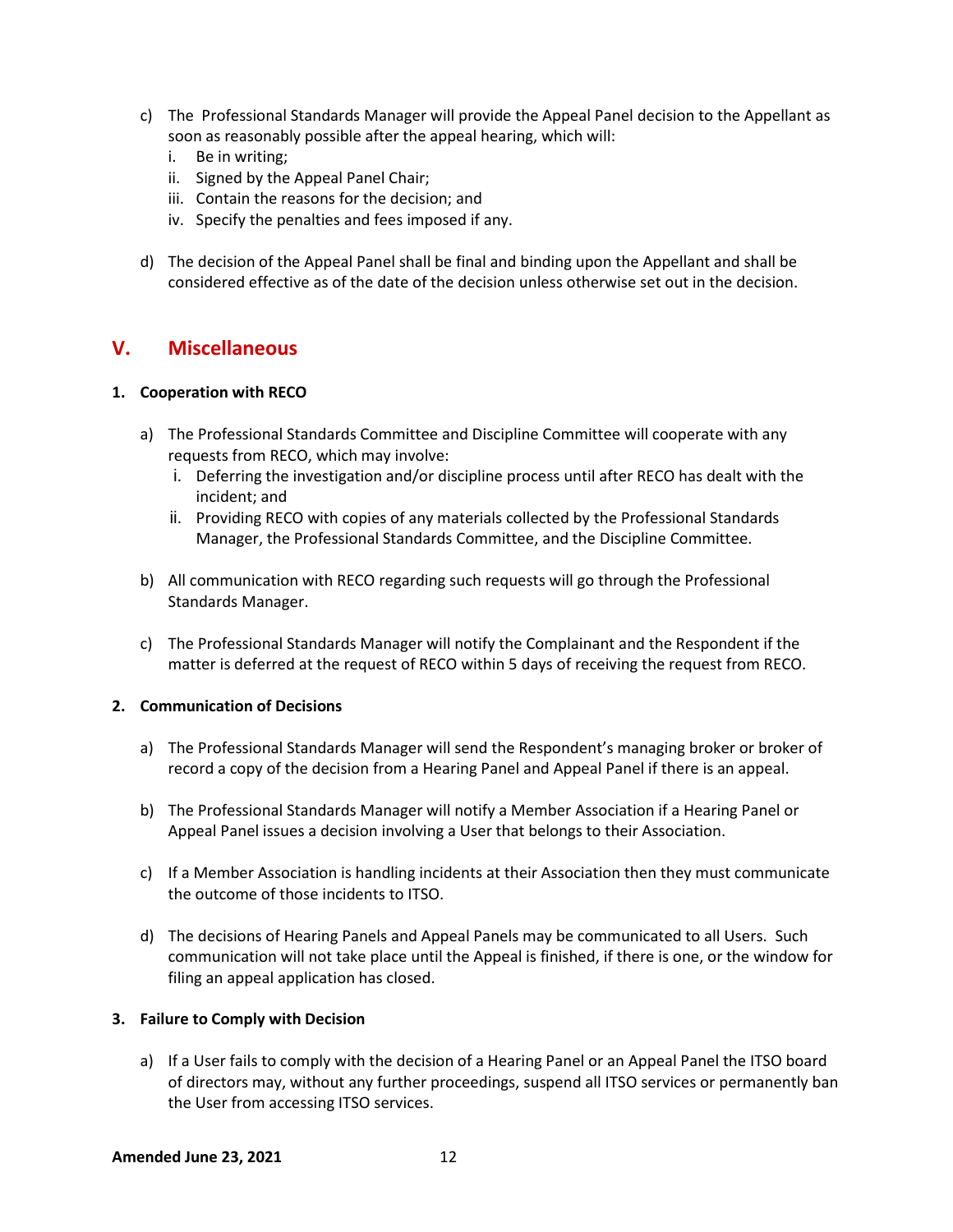b) All Member Associations must cooperate with ITSO and take any steps that are necessary to uphold decisions of Hearing Panels and Appeal Panels that affect Users belonging to their Association.

#### <span id="page-12-0"></span>**4. Discontinuing Proceedings**

- a) If a Respondent either resigns or is terminated from their Association at any time during professional standards proceedings, and consequently does not belong to any Member Association, the Professional Standards Committee may:
	- i. Hold the incident and process in abeyance until the User re-joins a Member Association, at which time the process can resume; or
	- ii. Close the file.
- b) If a Respondent resigns or is terminated from their Association but belongs to another Member Association, or joins another Member Association immediately after leaving the other Association, then the proceedings will continue.
- c) If a Respondent resigns their membership or has their membership terminated from all Member Associations after a hearing decision but before an Appeal Application is filed, or at any time during the appeal process, the Respondent shall be deemed to have waived all rights of appeal.

#### <span id="page-12-1"></span>**5. Documents and Correspondence**

- a) All letters, notices, or other documents required to be sent to a User will be sent via email unless the User indicates they would rather receive correspondence by personal delivery, courier, or registered mail.
- b) All files, documents, correspondence, reports and records pertaining to an incident and/or investigation shall be in the custody, care and control of the Professional Standards Manager on behalf of the Professional Standards Committee and Discipline Committee and shall be considered confidential, not subject to access by any persons except as necessary to carry out proceedings set out in this Policy or if requested by RECO.

#### <span id="page-12-2"></span>**6. Indemnity**

<span id="page-12-3"></span>No action or proceeding, either at law or in equity, may be brought by any Member Association or User against ITSO, any ITSO director, or any Professional Standards Committee or Discipline Committee member for any act or omission in relation to the administration or enforcement of this Policy. This section may be pleaded as, and shall constitute, an absolute defence to any such claim or action.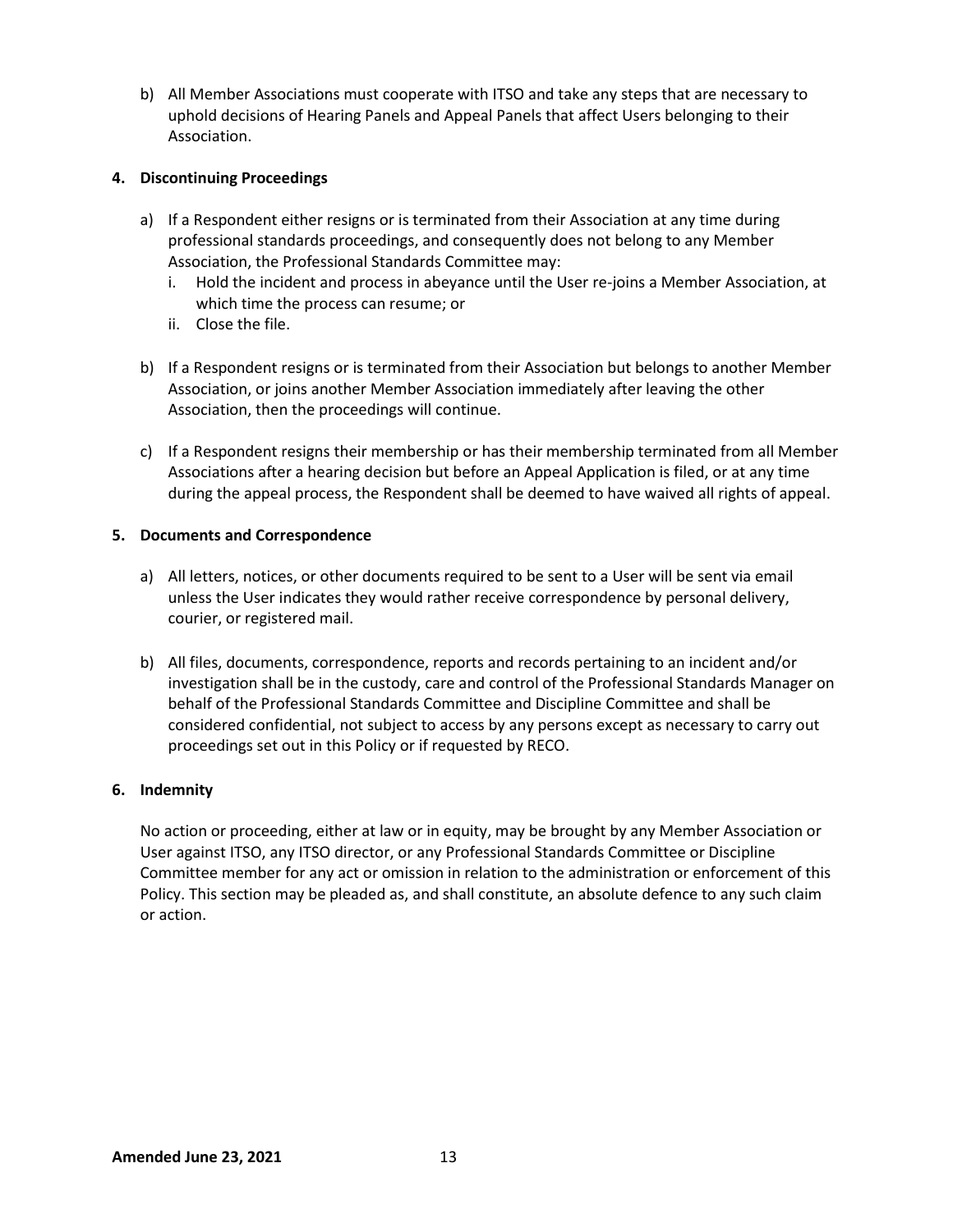# **Schedule A: Articles and Interpretations of the REALTOR® Code Enforced by ITSO**

#### **Article 13. Advertising - Content/Accuracy**

All Advertising and promotion of properties shall accurately reflect property and other details and prominently display the name of the brokerage and any additional information required by provincial regulation.

Interpretation

13.1 REALTORS® shall not advertise or permit any person employed by them or otherwise affiliated with them to advertise real estate services or property without disclosing the name of the REALTOR®'s brokerage in a readily apparent fashion. If disclosing the name of the REALTOR®'s brokerage is impractical because of the nature of the display (e.g. text message, tweet, etc…) then no such disclosure is required, provided there is a link to a display that includes all of the required disclosures.

13.2 The Internet website of a REALTOR® is an Advertising vehicle. In the event of a multiple page website, every page is an Advertising vehicle. All properties displayed and all representations made on a website must comply with the REALTOR® Code as well as applicable provincial, federal and any other requirements regarding Advertising.

13.3 The advertised or offered price shall not be other than that which was agreed upon in writing with the Seller.

#### **14. Advertising Listings of Other REALTORS®**

REALTORS® may only advertise a property if such Advertising has not been restricted at the request of the Seller and is in accordance with provincial and federal regulations.

14.1 Listing brokerages may permit the Advertising of their properties by other brokerages when authorized in writing by the Seller to do so.

14.2 Virtual Office Websites (VOWs), Internet Data Exchange Websites (IDXs) and any other similar sites or technologies which display properties of other REALTORS® shall be subject to all applicable laws, and be operated in accordance with the rules established by the appropriate real estate board(s) for such sites.

14.3 Interpretation 13.1 also applies to Article 14, unless otherwise agreed upon in writing.

#### **15. Advertising Claims**

Claims or offerings in Advertising must be accurate, clear and understandable.

15.1 Advertising of Compensation shall include the details of services provided and whether any additional charges may apply. If the services to be provided for the advertised Compensation do not include listing on a Board's MLS® System, a statement to that effect must be included.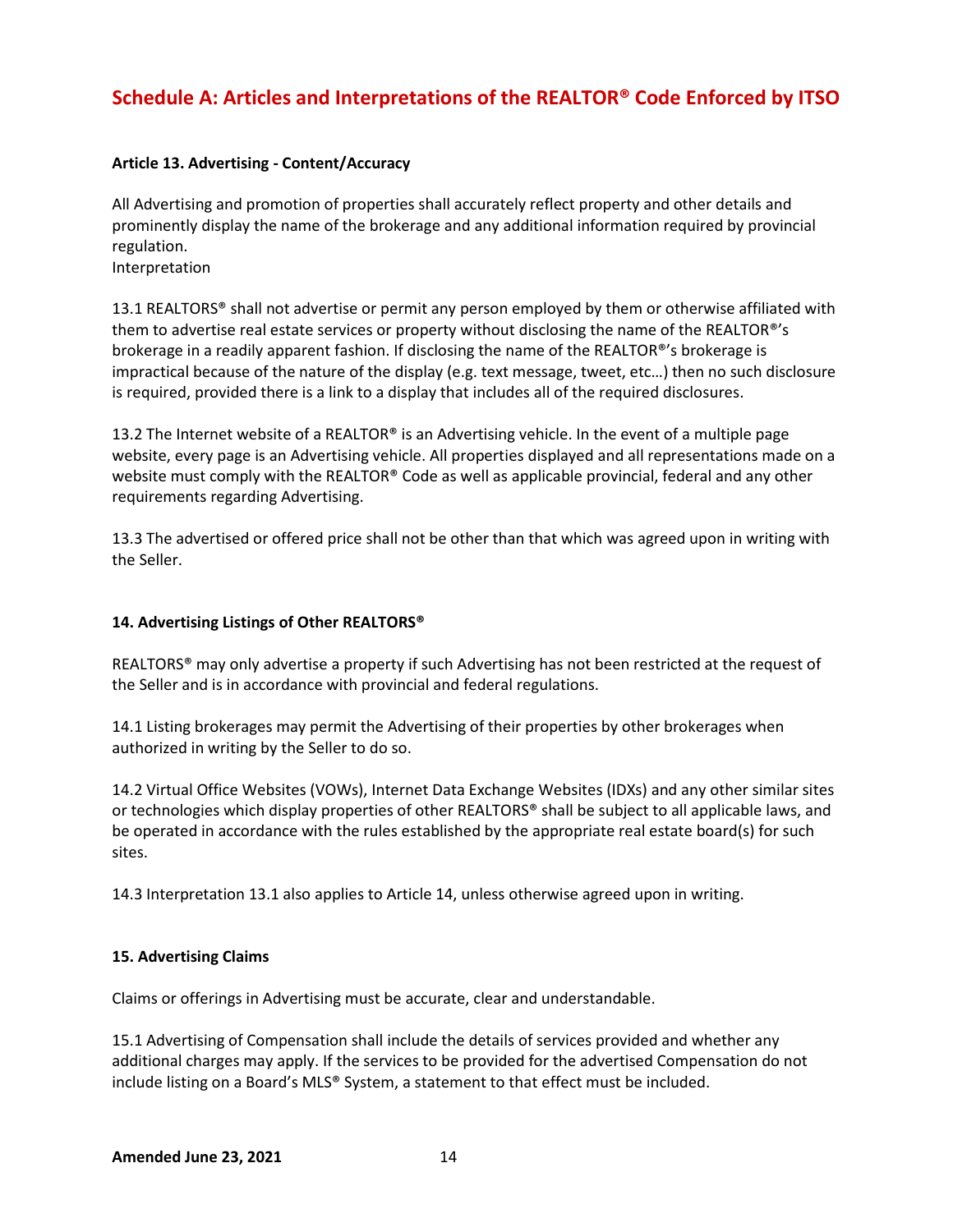15.2 Representations of performance (e.g. "#1," "top-selling," etc.) must include the geographical area referred to, the relevant time-frame (e.g. January-June 2004) and the source or basis on which the claim is based (e.g. based on the number of sales on the MLS® system of the relevant Board for the specified time period).

15.3 Advertising of programs, initiatives or guarantees (e.g. "Buy a house with 0% down, "If I don't sell your house, I will buy it from you," ) must clearly set out all significant details of how the program works, including, but not limited to, exceptions and time frames.

15.4 Significant conditions, restrictions, limitations and additional charges shall be fully and prominently displayed in the body of the advertisement near the claim or offering in easily readable form and shall comply with all applicable laws.

15.5 A condition, restriction, limitation or additional charge shall be considered "significant" if it would likely affect a consumer's decision to retain the REALTOR®/brokerage.

15.6 Any claims or offerings in advertising must also comply with all applicable laws, including the Competition Act.

15.7 Interpretation 13.2 Applies to Article 15.

#### **16. Discrimination**

The REALTOR® shall not deny professional services to or be a party to any plan to discriminate against any Person for reasons of race, national or ethnic origin, religion, colour, sex, family status, age, gender identity, or sexual orientation, marital status or disability.

16.1 REALTORS® must comply with applicable human rights legislation.

#### **17. Compliance with Board/ Association Bylaws**

The REALTOR® shall abide by the By-Laws, Rules, Regulations and policies established by the REALTOR®'s Real Estate Board, Provincial/Territorial Association, and The Canadian Real Estate Association (CREA).

#### **18. Compliance with Statutory Requirements**

The business of a REALTOR® shall be conducted in strict accordance with all statutory and regulatory requirements.

18.1 A board may only charge a REALTOR<sup>®</sup> under this Article once he or she has been found to have violated a statute or regulation by the body duly authorized to make such a determination.

18.2 A certificate of conviction or other proof of non-compliance issued by a duly authorized body may be relied on by a board as evidence of non-compliance with this Article.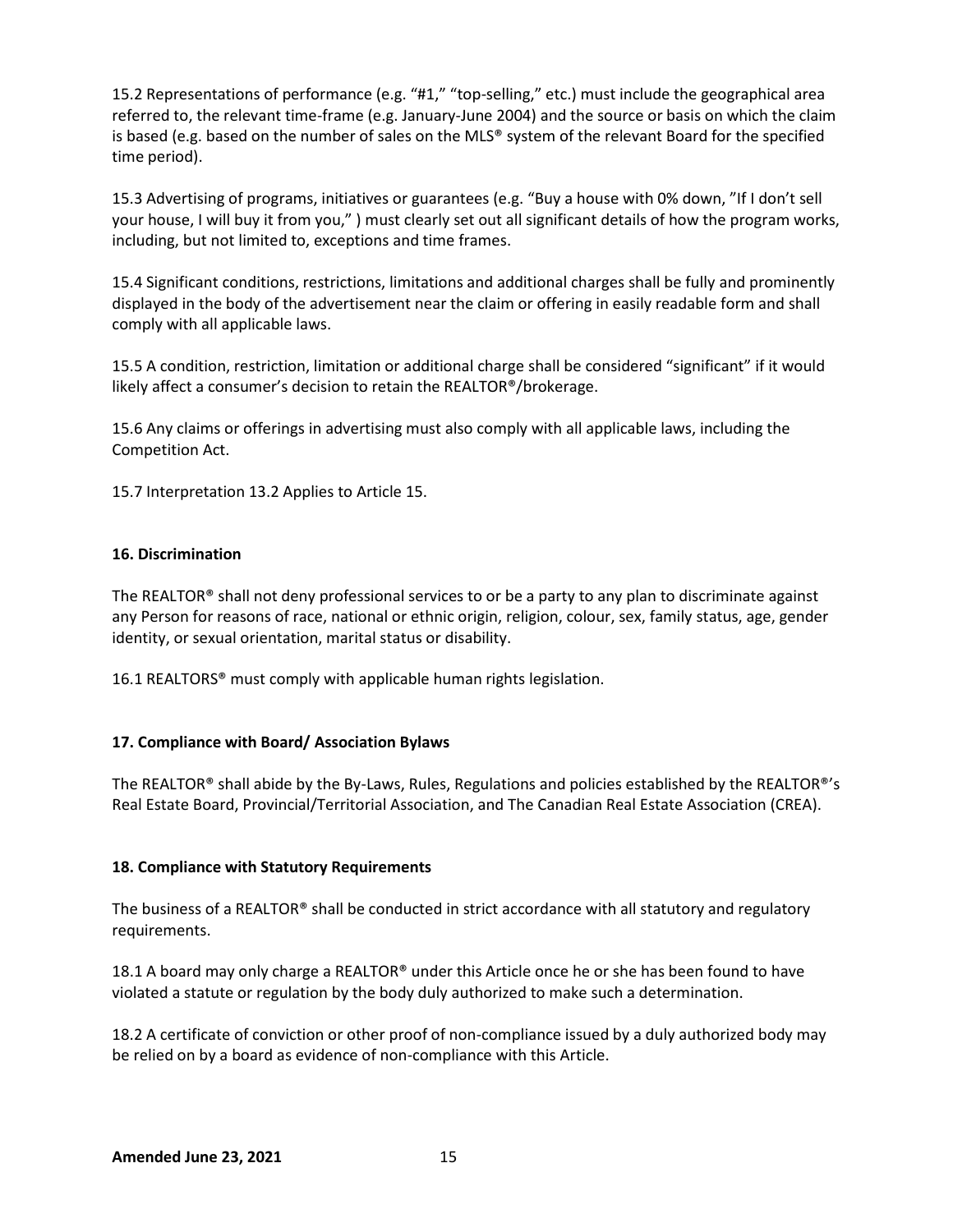18.3 Nothing in this Article prevents a board from initiating discipline proceedings where the conduct which is the subject of charges under other statutes or regulations may also constitute a violation of the REALTOR® Code.

#### **19. Discrediting another Registrant**

The REALTOR® shall never publicly discredit any other Registrant. If the REALTOR®'s opinion is sought, it should be rendered with strict professional integrity and courtesy.

19.1 The REALTOR® shall not comment in a derogatory manner in any communication or medium, including social media, as to the capacity, integrity, or competence of any other Registrant.

19.2 Where any REALTOR® is asked to comment on a specific transaction or the business practices of another Registrant, such comments should be given with strict professional integrity, objectivity and courtesy.

19.3 This Article does not apply to truthful Advertising by REALTORS®. Any Advertising by a REALTOR® which contains seemingly derogatory statements about other Registrants or competitors, their businesses or their business practices may form the basis of an ethics charge only if such statements are false or misleading within the meaning of the Competition Act, or are otherwise prohibited by law.

#### **21. Conduct Unbecoming**

A REALTOR® shall not engage in conduct that is disgraceful, unprofessional or unbecoming of a REALTOR®.

21.1 This Article is intended to deal with conduct that, having regard to all of the circumstances, is egregious in nature and goes beyond simple error.

21.2 "Conduct" in this Article is not restricted to conduct in the course of providing real estate services.

#### **[22. Principal \(Broker\) Responsibility](javascript:void(0))**

**NOTE:** ITSO's jurisdiction over this Article is limited to situations where a broker of record or managing broker of a brokerage has allegedly breached the Article with respect to a Respondent that has gone through, or is going through, the ITSO PSC process.

The principal of a brokerage is required to supervise and control the activities of the REALTOR® and other personnel for whom he/she is responsible.

22.1 "Principal" means the individual designated as the representative of the firm, either for the purposes of the provincial real estate licensing legislation or with regard to the relationship between the brokerage and the local real estate Board/Association.

22.2 In determining the adequacy of supervision, all relevant factors may be considered, including, but not limited to: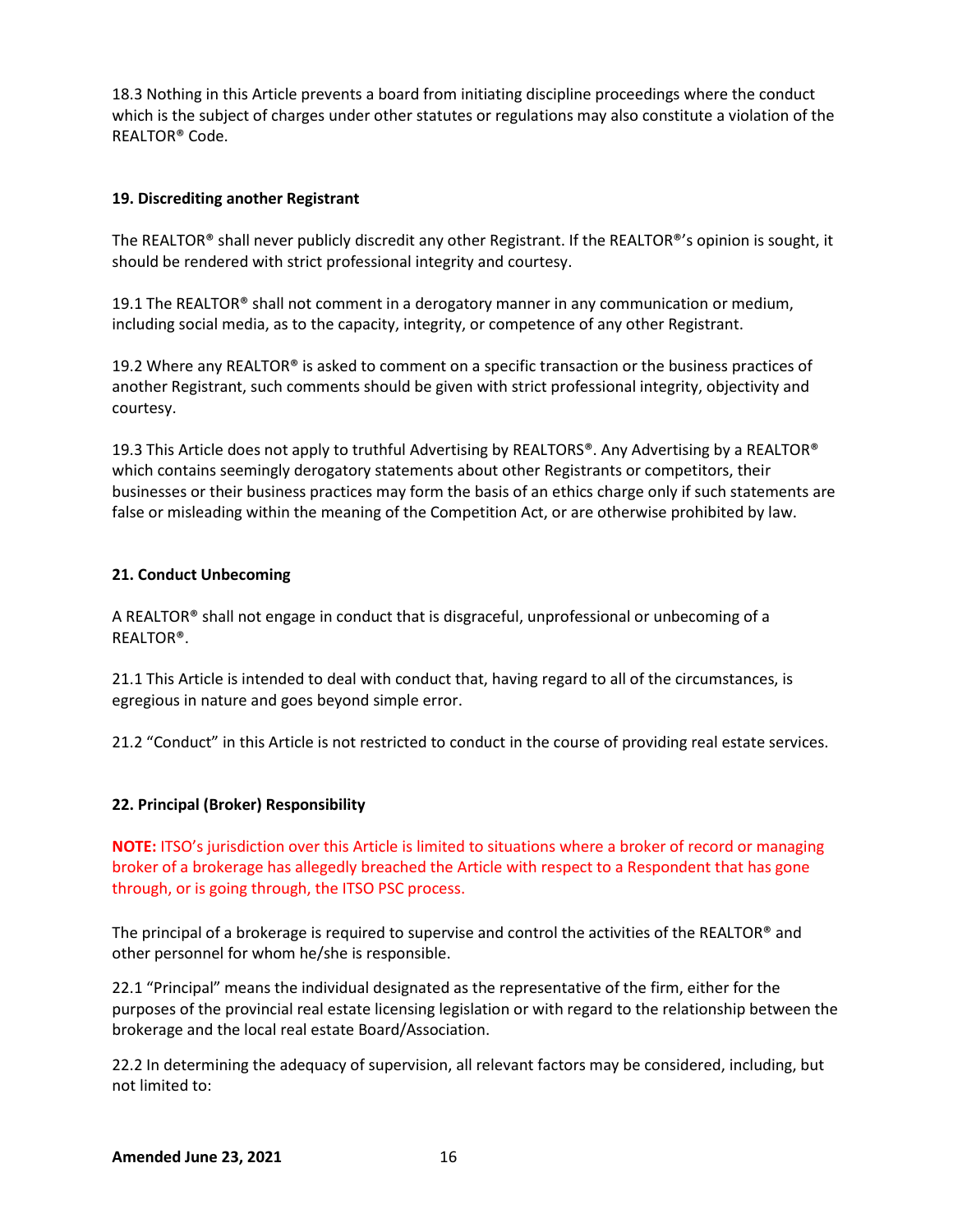(a) whether the brokerage had established written policies and procedures which were provided to all REALTORS® and other personnel;

(b) whether office activities were regularly reviewed and updated to ensure that the policies and procedures were current and were being properly implemented;

(c) whether the principal had undertaken all reasonable steps to ensure compliance by all REALTORS® and other personnel;

(d) whether each transaction was reviewed by the principal, including trust deposits, sales record sheets, Listing and sales contracts;

(e) whether the principal took remedial action when a violation by a REALTOR® or other personnel was discovered; and

(f) whether the brokerage regularly informed or updated the firm REALTORS® and other personnel on changes in legislation, rules and regulations or other relevant issues.

#### **23. Cooperation with Board/Association**

Should a REALTOR® be asked to co-operate in any way in connection with a disciplinary investigation or proceeding, the REALTOR® shall place all pertinent facts before the proper Committee of whichever real estate board or association is conducting the investigation or proceeding.

23.1 A REALTOR® who is being investigated for alleged unethical conduct should provide the appropriate Committee, upon request, with all materials and information in the REALTOR®'s possession in connection with the matter being investigated.

23.2 Where a REALTOR® is asked to assist the appropriate Committee in connection with a disciplinary investigation or proceeding involving another REALTOR®, the REALTOR® should provide all relevant materials and information in that REALTOR®'s possession, and be prepared to testify at any hearing of the matter. Such assistance should not be deemed a "controversy" within the meaning and intent of Article 26.

23.3 Where a REALTOR® has reasonable and probable grounds to believe:

(a) that another REALTOR® has apparently breached the REALTOR® Code, and (b) that a person will likely suffer serious damage as a consequence of the apparent breach, the REALTOR® should immediately report the apparent breach to the appropriate Board in writing with the reporting REALTOR®'s name, address and telephone number. The report should be made bona fide without malice or ulterior motive.

#### **24. Arbitration**

In the event of a dispute between REALTORS® associated with different brokerages of the same local Board/Association regarding the Compensation earned or to be earned in connection with a real estate transaction, the dispute shall be submitted for arbitration in accordance with the By-Laws, Rules and Regulations of their local Board/Association.

24.1 A dispute between REALTORS® which is properly submitted for arbitration pursuant to this Article should not be deemed a "controversy" within the meaning and intent of Article 26.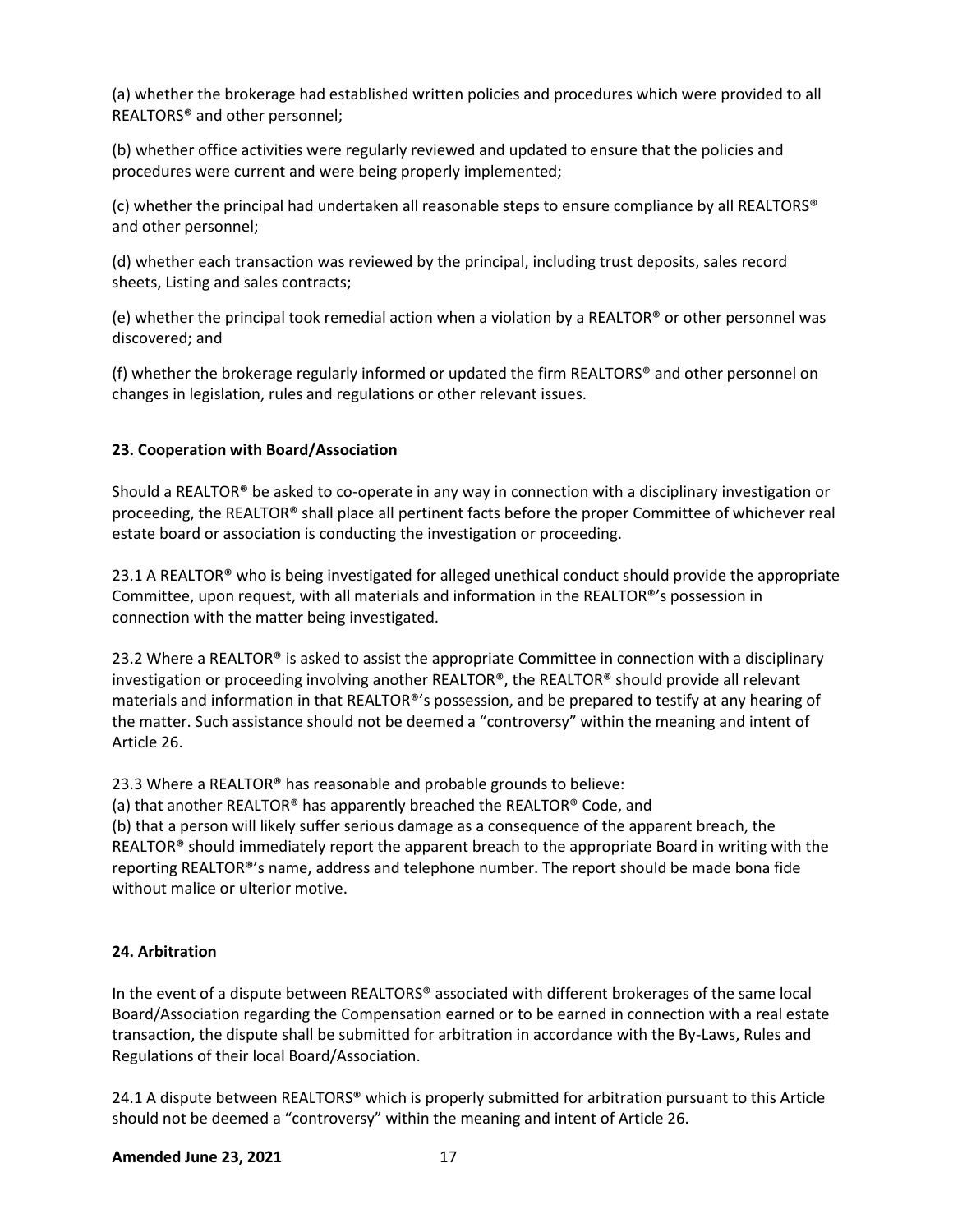24.2 Where a REALTOR® fails to submit a dispute to arbitration in accordance with the applicable By-Laws and Rules and Regulations, this Article may be pleaded as a defence in any other action or proceeding.

24.3 This Article does not require REALTORS® to arbitrate when all parties to the dispute advise their Board/Association in writing that they choose not to arbitrate before the Board/Association.

#### **25. Inter-Board and Inter-provincial Arbitration**

In the event of a dispute between REALTORS® associated with different brokerages and belonging to different local Boards/Associations, regarding the Compensation earned or to be earned in connection with a real estate transaction, the dispute shall be submitted to arbitration in accordance with the By-Laws and Rules and Regulations of the appropriate Provincial/Territorial Association. Should the REALTORS® belong to different Provincial/Territorial Associations, the dispute shall be arbitrated in accordance with the By-Laws and Rules and Regulations of The Canadian Real Estate Association.

25.1 Interpretations 24.1, 24.2 and 24.3 also apply to Article 25.

#### **26. Avoid Controversies**

The business of a REALTOR® shall be conducted so as to avoid controversies with other REALTORS®.

26.1 Any REALTOR® who is aware of or involved in a controversy with another REALTOR®, resulting from the alleged misconduct or impropriety of that other REALTOR®, should place such matters before the appropriate Committee for resolution in order that the matter may be resolved in accordance with the Rules and Regulations of the Board, Association, Society or Council to which the REALTOR® belongs.

26.2 "Controversies," as used in this Article, does not include aggressive or innovative business practices, which are otherwise ethical and disputes over Compensation or the division of commissions/fees.

26.3 A REALTOR® should not disrupt or obstruct a disciplinary investigation or proceeding relating to the alleged misconduct of another REALTOR®.

26.4 A REALTOR® should not make any unauthorized disclosure or dissemination of allegations, findings or a decision in connection with a disciplinary investigation, hearing or appeal.

26.5 A REALTOR® should not intentionally impede a disciplinary investigation or proceeding by filing multiple complaints based on the same event or transaction.

#### **27. CREA Trademarks**

A REALTOR® shall only use the trademarks of The Canadian Real Estate Association in accordance with CREA's rules, regulations and policies.

27.1 A REALTOR® shall not challenge the validity of CREA's Trademarks.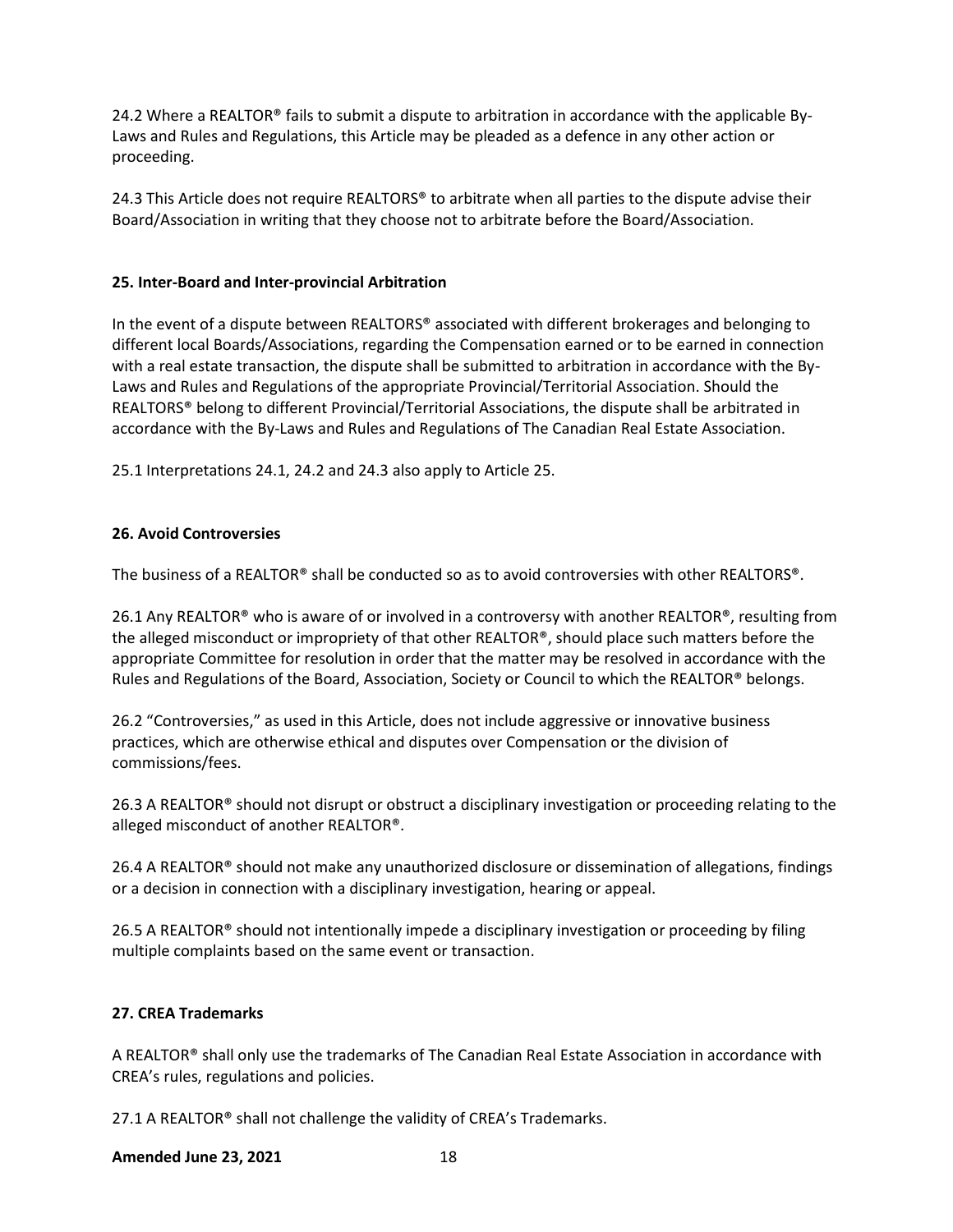27.2 A REALTOR® shall not use any of CREA's Trademarks in domain names or e-mail addresses unless specifically authorized to do so by CREA policies.

27.3 A REALTOR® shall not use, display, or attempt to register as trademarks any word, phrase, term, initials or design marks that incorporate, or are confusingly similar to, any trademark of CREA.

27.4 REALTORS<sup>®</sup> are responsible for ensuring that buyers and sellers, for whom they are providing any service, as well as any other third parties in any way involved in transactions, do not use CREA's Trademarks in any unauthorized manner. This obligation includes the requirement to contractually protect CREA's Trademarks as set out in CREA's Policies.

#### **28. Intellectual Property Rights of Boards/ Associations**

REALTORS® shall respect the intellectual property and other ownership rights of other REALTORS®, Boards, Provincial/Territorial Associations and CREA.

28.1 REALTORS® shall only access and use the websites and other databases of Boards, Associations, CREA and other REALTORS® in accordance with the policies for use established by the owner of the site.

28.2 REALTORS<sup>®</sup> should not infringe the copyright or other ownership interest of another REALTOR<sup>®</sup> in his/her Listing.

28.3 A REALTOR<sup>®</sup> shall not use the trade names or trademarks or confusingly similar trade names or trademarks of any firm, franchise, or other organization other than those with which the REALTOR® is affiliated or otherwise authorized in writing to use. This restriction includes but is not limited to, unauthorized Internet uses such as domain names, e-mail addresses and metatags.

#### **29. REALTOR® Acting as Principal**

A REALTOR®, when acting as a principal in a real estate transaction, remains obligated by the duties imposed by the REALTOR® Code.

<span id="page-18-0"></span>29.1 A REALTOR® is acting as a principal when he or she is buying or selling or attempting to buy or sell an interest in the property either directly, on his or her own behalf or through any entity which the REALTOR® holds any direct or indirect interest.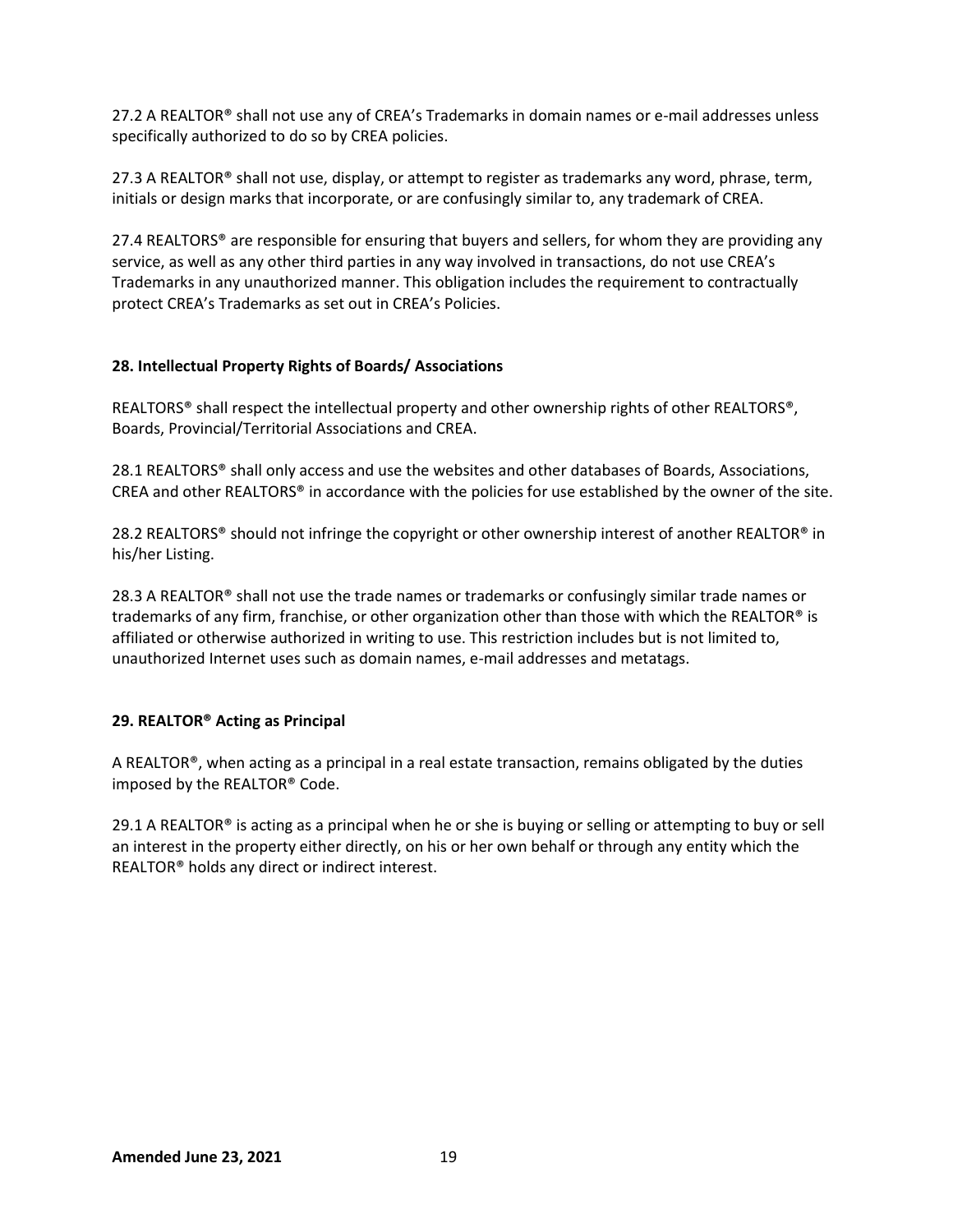# **Schedule B: Hearing Procedures**

#### **1. Hearing Procedure**

The hearing will proceed in the following order:

- a) Chair makes opening remarks;
- b) Introduction of the Hearing Panel and confirmation of no conflicts;
- c) Swearing in of Parties and witnesses;
- d) Witnesses leave room;
- e) Professional Standards Committee representative presents evidence and calls witnesses if any;
- f) Cross examination from Respondent;
- g) Respondent presents evidence and calls witnesses if any;
- h) Cross examination from the Professional Standards Committee representative;
- i) Questions from Hearing Panel;
- j) Closing statement from Professional Standards Committee representative;
- k) Closing statement from Respondent.

#### **2. Recording of Hearing**

The hearing will be recorded by any means deemed appropriate by ITSO, which may include but is not limited to audio recording or video recording. Recording of the hearing by either Party is not permitted.

#### **3. Witnesses and Evidence**

- a) The Parties may call anyone as a witness including people who do not belong to a Member Association.
- b) Hearsay evidence is not permitted.
- c) The Hearing Panel is not bound by the rules of evidence or any other legal rules, but shall consider the best evidence available.

#### **4. Representation**

If the Respondent will be represented at the hearing then the Hearing Panel may require all communication to come from the representative other than when the Respondent is testifying to give oral evidence.

#### **5. Adjournments**

<span id="page-19-0"></span>The Hearing Panel may adjourn any hearing from time to time.